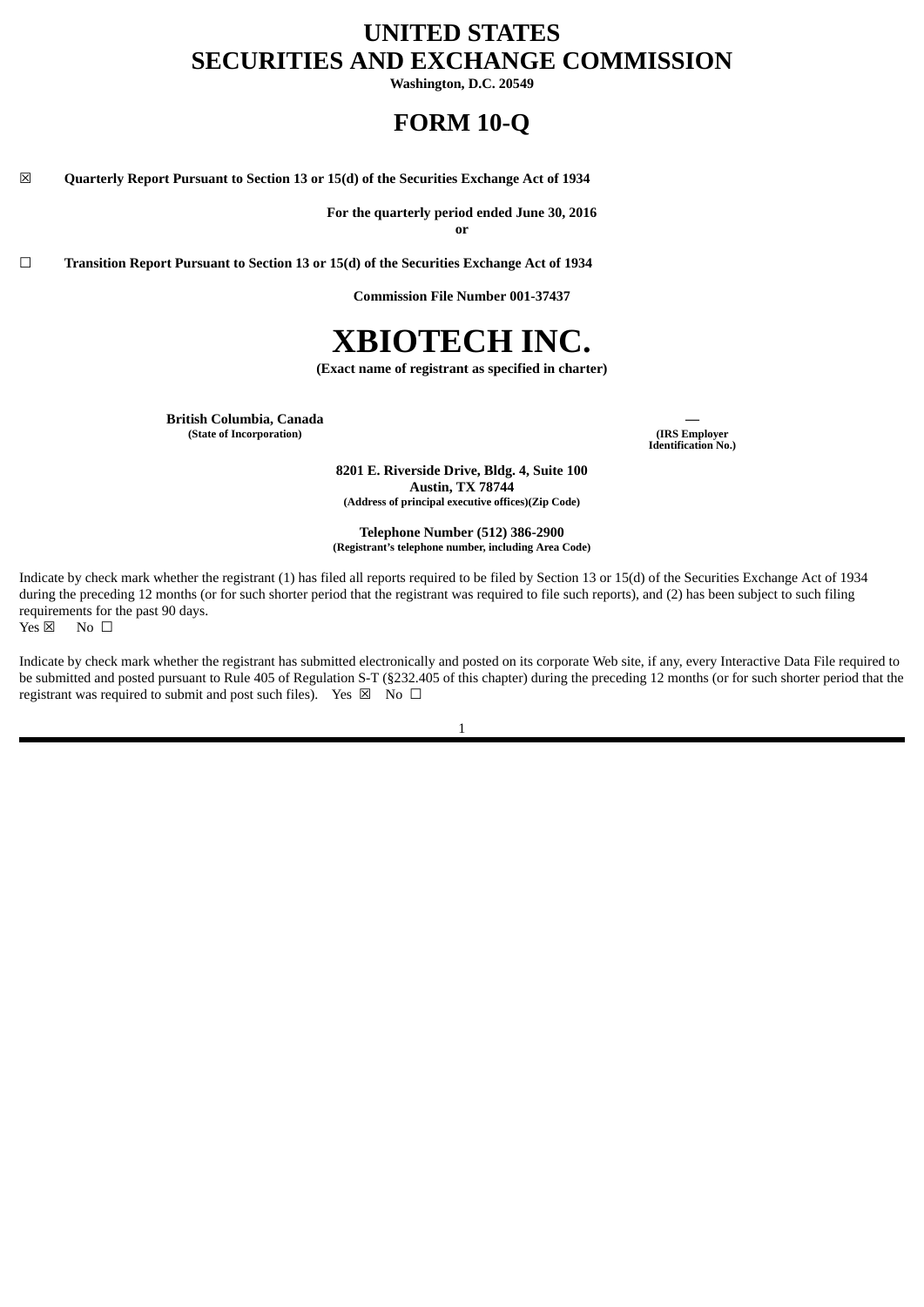Indicate by check mark whether the registrant is a large accelerated filer, an accelerated filer, a non-accelerated filer or a smaller reporting company. See the definitions of "large accelerated filer," "accelerated filer" and "smaller reporting company" in Rule 12b-2 of the Exchange Act.

| Large accelerated filer<br>Non-accelerated filer | $\boxtimes$ (Do not check if a smaller reporting company) | Accelerated filer<br>Smaller reporting company |  |
|--------------------------------------------------|-----------------------------------------------------------|------------------------------------------------|--|
|                                                  |                                                           |                                                |  |

Indicate by check mark whether the registrant is a shell company (as defined in Rule 12b-2 of the Exchange Act). Yes  $\Box$  No  $\boxtimes$ 

As of August 12, 2016, there were 32,442,865 shares of the Registrant's common stock issued and outstanding.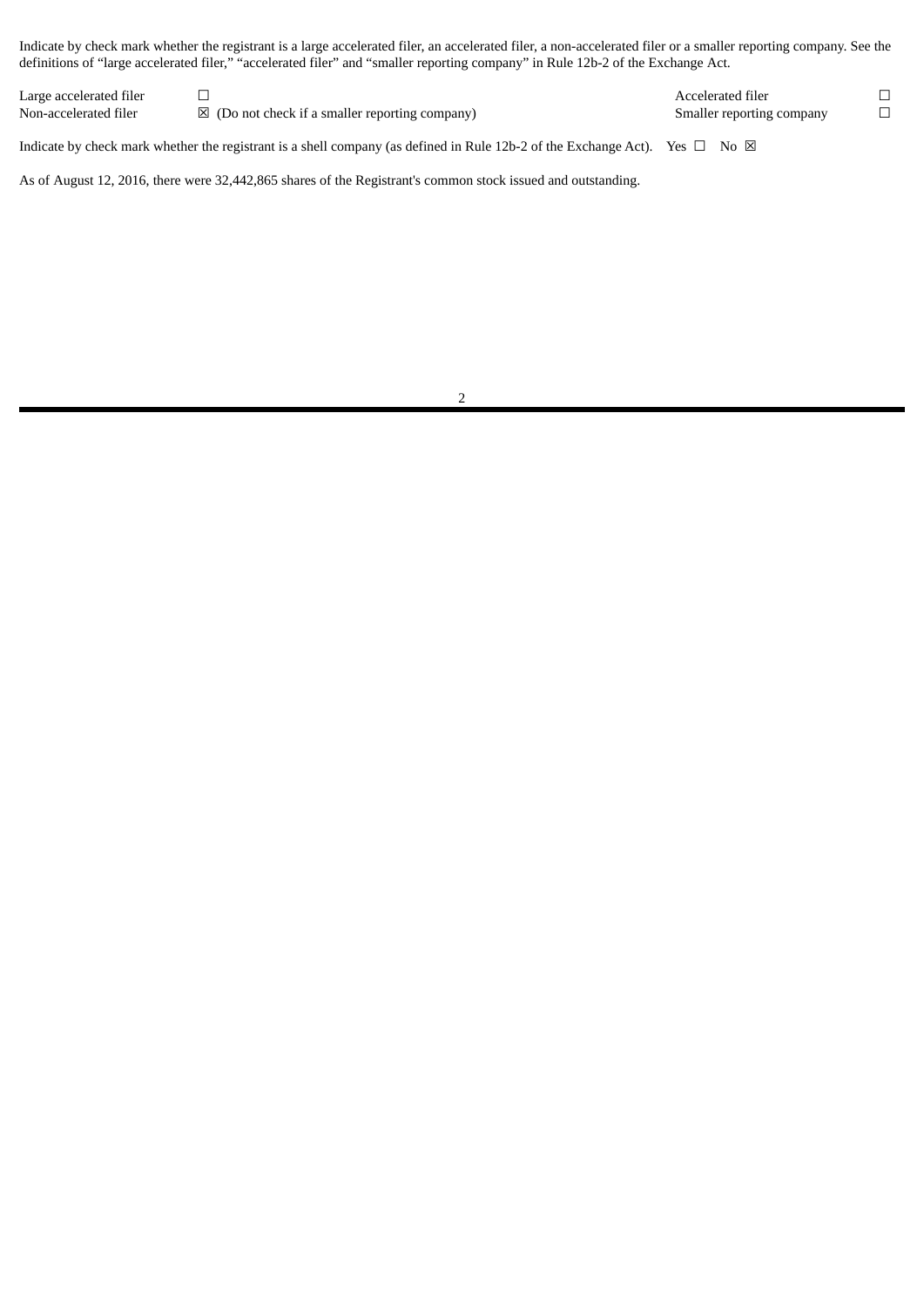## **XBIOTECH INC. THREE MONTHS AND SIX MONTHS ENDED JUNE 30, 2016 INDEX**

## **PART I— FINANCIAL [INFORMATION](#page-5-0)**

|                   | PART I— FINANCIAL INFORMATION                                                                                         |                 |
|-------------------|-----------------------------------------------------------------------------------------------------------------------|-----------------|
| Item 1.           | <b>Consolidated Financial Statements</b>                                                                              |                 |
|                   | Consolidated Balance Sheets as of June 30, 2016 (unaudited) and December 31, 2015                                     | $6\overline{6}$ |
|                   | Consolidated Statements of Operations for the Three months and Six months Ended June 30, 2016 (unaudited) and 2015    |                 |
|                   | (unaudited)                                                                                                           | Z               |
|                   | Consolidated Statements of Comprehensive Loss for the Three months and Six months Ended June 30, 2016 (unaudited) and |                 |
|                   | 2015 (unaudited)                                                                                                      | $\underline{8}$ |
|                   | Consolidated Statements of Cash Flows for Six Months Ended June 30, 2016 (unaudited) and 2015 (unaudited)             | $\overline{9}$  |
|                   | <b>Notes to Consolidated Financial Statements (unaudited)</b>                                                         | 10              |
| Item 2.           | Management's Discussion and Analysis of Financial Condition and Results of Operations                                 | <u>18</u>       |
| Item 3.           | <b>Quantitative and Qualitative Disclosures About Market Risk</b>                                                     | 24              |
| Item 4.           | <b>Controls and Procedures</b>                                                                                        | 24              |
|                   | <b>PART II-OTHER INFORMATION</b>                                                                                      |                 |
| Item 1.           | <b>Legal Proceedings</b>                                                                                              | 25              |
| Item 1A.          | <b>Risk Factors</b>                                                                                                   | 25              |
| Item $2.$         | <b>Unregistered Sales of Equity Securities and Use of Proceeds</b>                                                    | 25              |
| Item 3.           | <b>Defaults Upon Senior Securities</b>                                                                                | $\frac{25}{26}$ |
| Item 4.           | <b>Mine Safety Disclosures</b>                                                                                        |                 |
| Item 5.           | <b>Other Information</b>                                                                                              | 26              |
| Item 6.           | <b>Exhibits</b>                                                                                                       | 27              |
|                   |                                                                                                                       |                 |
| <b>SIGNATURES</b> |                                                                                                                       |                 |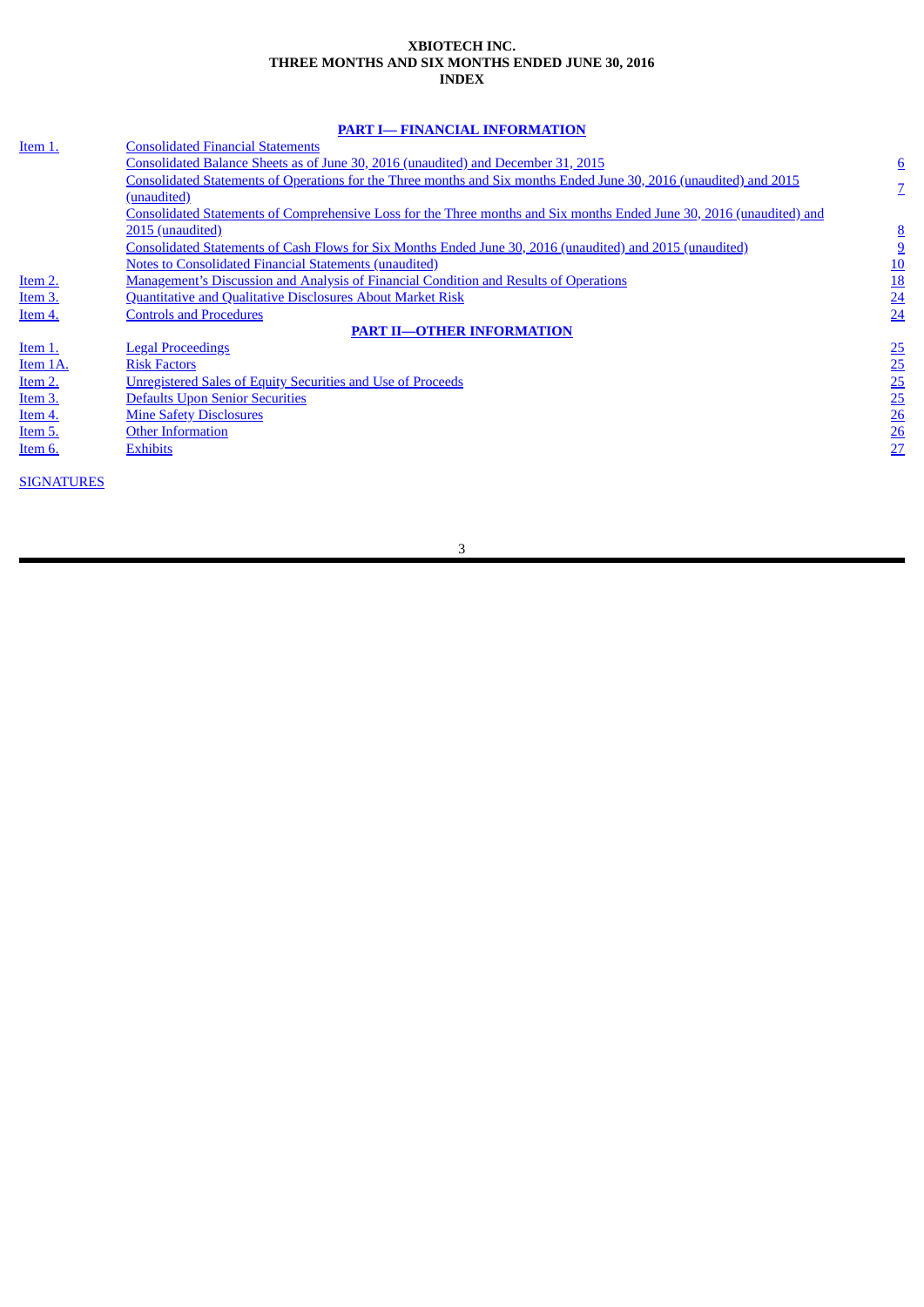## **CAUTIONARY STATEMENTS REGARDING FORWARD-LOOKING STATEMENTS**

This Quarterly Report on Form 10-Q contains forward-looking statements, which reflect our current views with respect to, among other things, our operations and financial performance. All statements other than statements of historical facts contained in this Quarterly Report on Form 10-Q are forward-looking statements. You can identify forward-looking statements by terminology such as "may," "will," "should," "would," "could," "expects," "plans," "contemplate," "anticipates," "believes," "estimates," "predicts," "projects," "intend" or "continue" or the negative of such terms or other comparable terminology, although not all forward-looking statements contain these identifying words. Forward-looking statements are subject to inherent risks and uncertainties in predicting future results and conditions that could cause the actual results to differ materially from those projected in these forward-looking statements. These forward-looking statements include, but are not limited to statements about:

- our ability to obtain regulatory approval to market and sell Xilonix™ in the United States, Europe and elsewhere;
- the initiation, timing, cost, progress and success of our research and development programs, preclinical studies and clinical trials for Xilonix™ and other product candidates;
- our ability to advance product candidates into, and successfully complete, clinical trials;
- our ability to successfully commercialize the sale of Xilonix™ in the United States, Europe and elsewhere;
- our ability to recruit sufficient numbers of patients for our future clinical trials for our pharmaceutical products;
- our ability to achieve profitability;
- our ability to obtain funding for our operations, including research funding;
- our ability to identify additional new products using our True Human™ antibody discovery platform;
- the implementation of our business model and strategic plans;
- our ability to develop and commercialize product candidates for orphan and niche indications independently;
- our commercialization, marketing and manufacturing capabilities and strategy;
- our ability to protect our intellectual property and operate our business without infringing upon the intellectual property rights of others;
- our expectations regarding federal, state and foreign regulatory requirements;
- the therapeutic benefits, effectiveness and safety of our product candidates;
- the accuracy of our estimates of the size and characteristics of the markets that may be addressed by our products and product candidates;
- the rate and degree of market acceptance and clinical utility of Xilonix™ and future products, if any;
- the timing of and our collaborators' ability to obtain and maintain regulatory approvals for our product candidates;
- our expectations regarding market risk, including interest rate changes and foreign currency fluctuations;
	- our belief in the sufficiency of our cash flows to meet our needs for at least the next 12 to 24 months;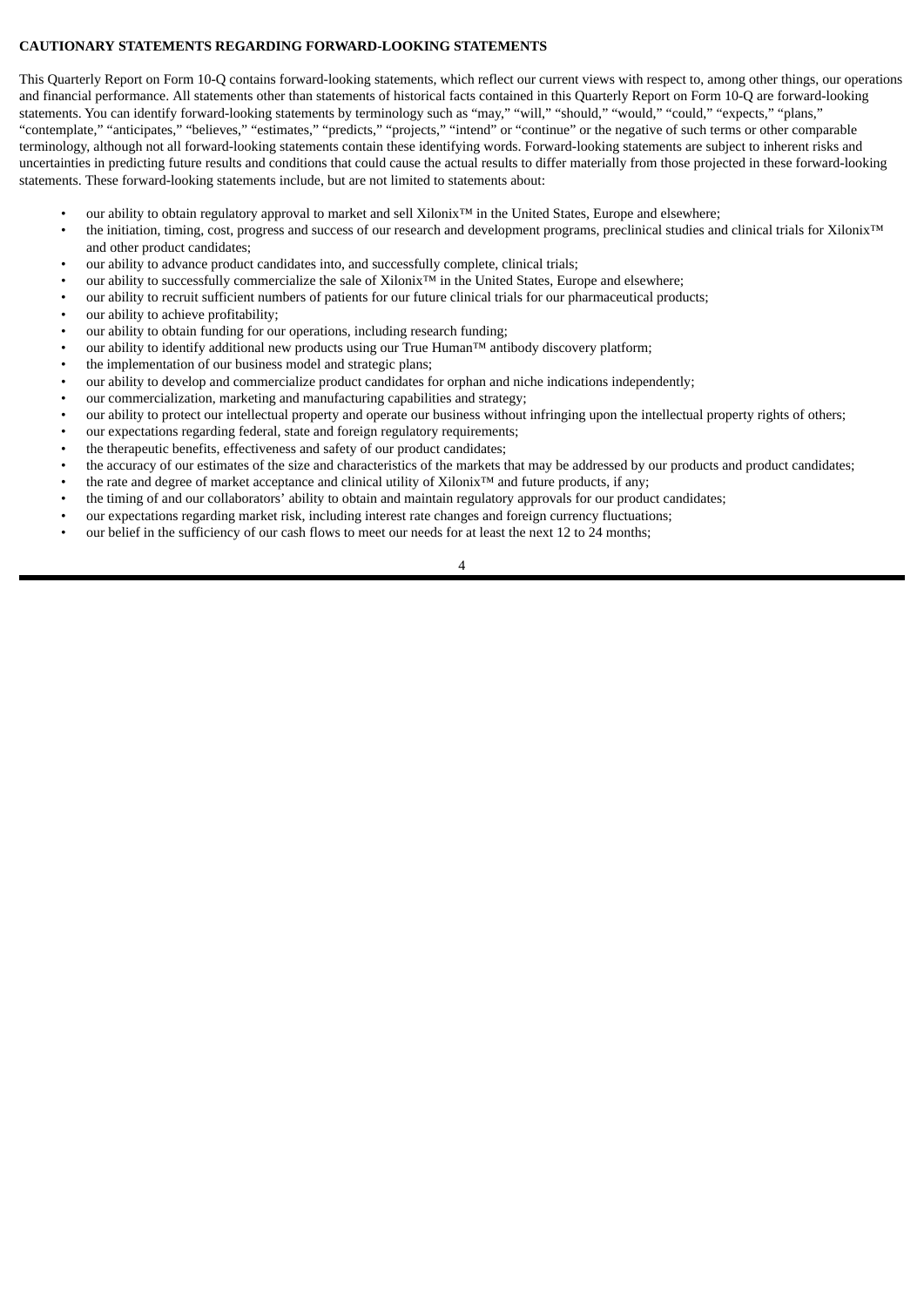- our expectations regarding the timing during which we will be an emerging growth company under the JOBS Act;
- our ability to engage and retain the employees required to grow our business;
- our future financial performance and projected expenditures;
- developments relating to our competitors and our industry, including the success of competing therapies that are or become available; and
- estimates of our expenses, future revenue, capital requirements and our needs for additional financing.

All forward looking statements in this Quarterly Report on Form 10-Q involve known and unknown risks, uncertainties and other factors that may cause our actual results, performance or achievements to be materially different from any future results, performance or achievements expressed or implied by these forward-looking statements. Factors that may cause actual results to differ materially from current expectations include, among other things, those under the heading "Risk Factors" included in our annual report for the year ended December 31, 2015 filed with the SEC on March 30, 2016, and elsewhere in this Quarterly Report on Form 10-Q. These factors should not be construed as exhaustive and should be read in conjunction with the other cautionary statements that are included in this Quarterly Report on Form 10-Q. Given these uncertainties, you should not place undue reliance on these forward-looking statements. Except as required by law, we assume no obligation to update or revise these forward-looking statements for any reason, even if new information becomes available in the future.

This Quarterly Report on Form 10-Q also contains estimates, projections and other information concerning our industry, our business, and the markets for certain medical conditions, including data regarding the estimated size of those markets, and the incidence and prevalence of certain medical conditions. Information that is based on estimates, forecasts, projections, market research or similar methodologies is inherently subject to uncertainties and actual events or circumstances may differ materially from events and circumstances reflected in this information. Unless otherwise expressly stated, we obtained this industry, business, market and other data from reports, research surveys, studies and similar data prepared by market research firms and other third parties, industry, medical and general publications, government data and similar sources.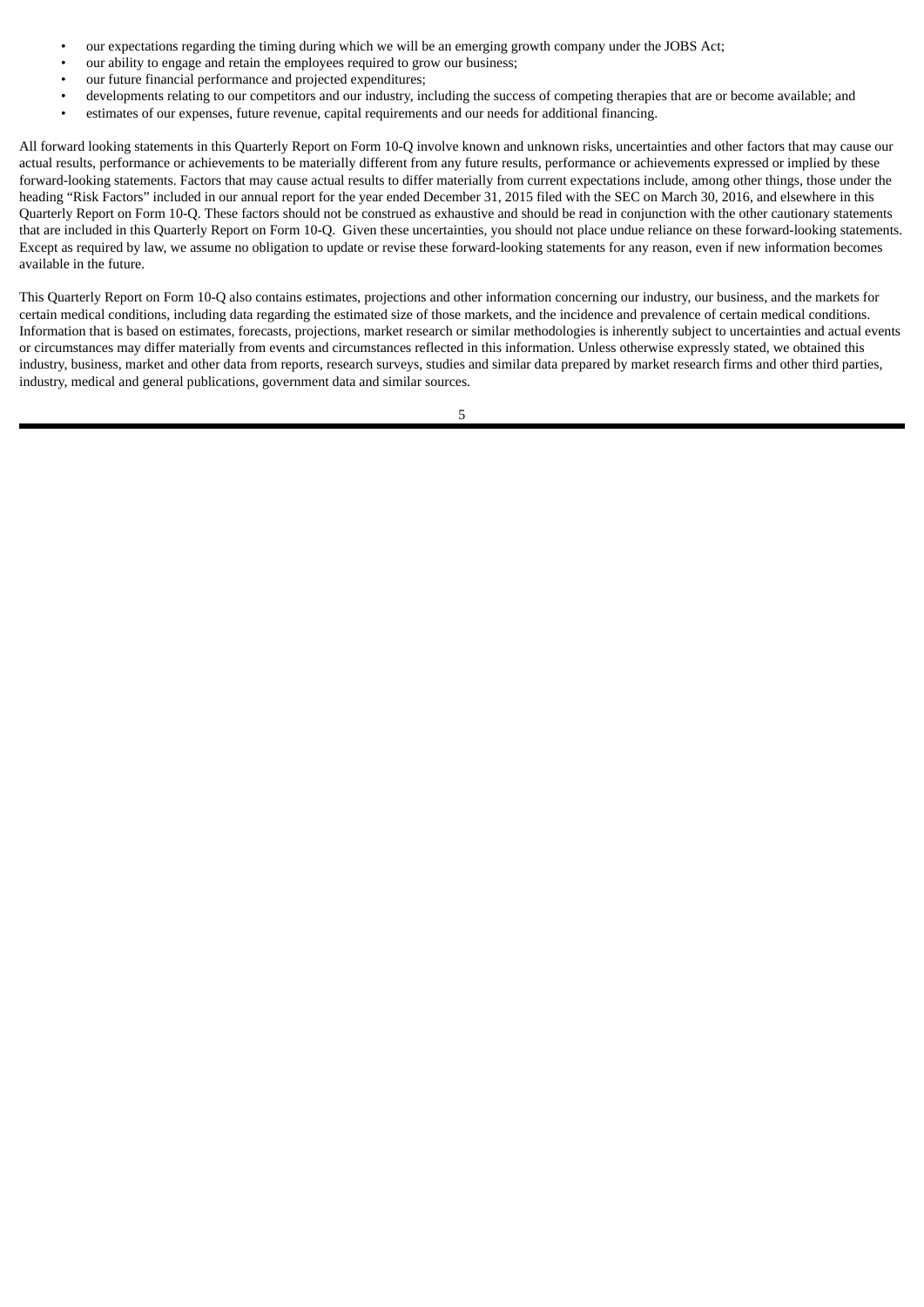## **XBiotech Inc.** Consolidated Balance Sheets (in thousands, except share data)

<span id="page-5-0"></span>

|                                                                                                          | June 30, 2016<br>(unaudited) |     | <b>December 31, 2015</b> |
|----------------------------------------------------------------------------------------------------------|------------------------------|-----|--------------------------|
| <b>Assets</b>                                                                                            |                              |     |                          |
| Current assets:                                                                                          |                              |     |                          |
| Cash and cash equivalents                                                                                | \$<br>64,798                 | -\$ | 91,051                   |
| Prepaid expenses and other current assets                                                                | 1,530                        |     | 1,990                    |
| Total current assets                                                                                     | 66,328                       |     | 93,041                   |
| Property and equipment, net                                                                              | 9,779                        |     | 5,946                    |
| Building construction in progress                                                                        | 17,094                       |     | 10,371                   |
| <b>Total assets</b>                                                                                      | \$<br>93,201                 | -S  | 109,358                  |
| Liabilities and shareholders' equity                                                                     |                              |     |                          |
| Current liabilities:                                                                                     |                              |     |                          |
| Accounts payable                                                                                         | \$<br>8,494                  | -\$ | 4,825                    |
| Accrued expenses                                                                                         | 1,882                        |     | 1,466                    |
| Total current liabilities                                                                                | 10,376                       |     | 6,291                    |
| Deferred rent                                                                                            | 21                           |     | 17                       |
| <b>Total liabilities</b>                                                                                 | 10,397                       |     | 6,308                    |
| <b>Shareholders' equity:</b>                                                                             |                              |     |                          |
| Preferred Stock, no par value, unlimited shares authorized, no shares outstanding                        |                              |     |                          |
| Common stock, no par value, unlimited shares authorized, 32,428,676 and 32,279,106 shares outstanding at |                              |     |                          |
| June 30, 2016 and December 31, 2015, respectively                                                        | 237,523                      |     | 233,902                  |
| Accumulated other comprehensive loss                                                                     | (190)                        |     | (201)                    |
| Accumulated deficit                                                                                      | (154, 529)                   |     | (130, 651)               |
| Total shareholders' equity                                                                               | 82,804                       |     | 103,050                  |
| Total liabilities and shareholders' equity                                                               | \$<br>93,201                 | \$  | 109,358                  |

*See accompanying notes.*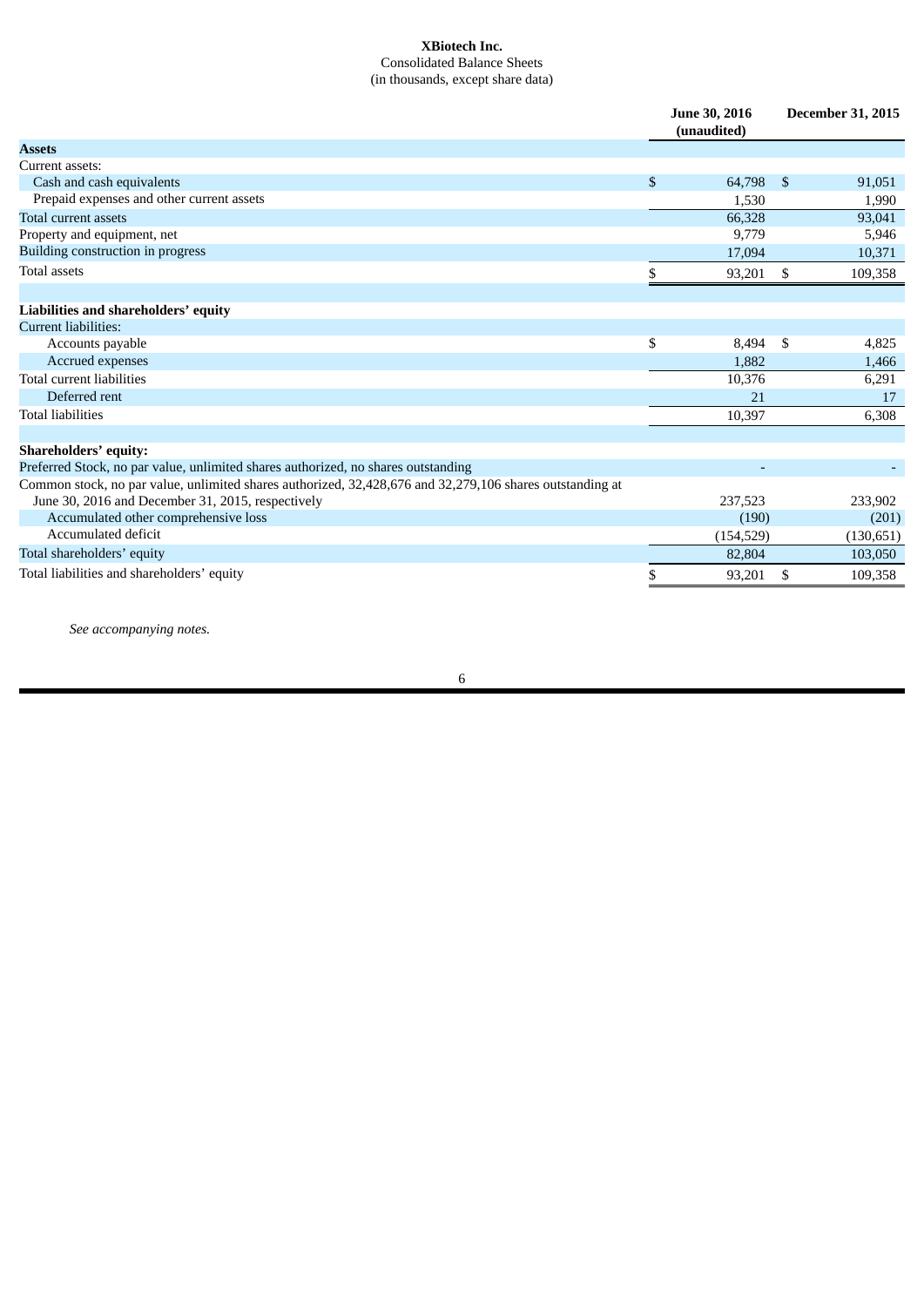## **XBiotech Inc.** Consolidated Statements of Operations (in thousands, except share and per share data)

<span id="page-6-0"></span>

|                                                             |      | <b>Three Months Ended June 30.</b> |      |              |      | <b>Six Months Ended June 30.</b> |   |             |  |
|-------------------------------------------------------------|------|------------------------------------|------|--------------|------|----------------------------------|---|-------------|--|
|                                                             | 2016 |                                    | 2015 |              | 2016 |                                  |   | 2015        |  |
|                                                             |      | (unaudited)                        |      | (unaudited)  |      | (unaudited)                      |   | (unaudited) |  |
| <b>Operating expenses:</b>                                  |      |                                    |      |              |      |                                  |   |             |  |
| Research and development                                    | \$   | 11,216                             | \$.  | 4,382        | -S   | 19,028                           | S | 11,167      |  |
| General and administrative                                  |      | 2,399                              |      | 2,039        |      | 4,835                            |   | 3,459       |  |
| Total operating expenses                                    |      | 13,615                             |      | 6,421        |      | 23,863                           |   | 14,626      |  |
| Loss from operations                                        |      | (13,615)                           |      | (6,421)      |      | (23, 863)                        |   | (14, 626)   |  |
|                                                             |      |                                    |      |              |      |                                  |   |             |  |
| Other loss:                                                 |      |                                    |      |              |      |                                  |   |             |  |
| Foreign exchange loss                                       |      | (7)                                |      | (323)        |      | (16)                             |   | (232)       |  |
| Total other loss                                            |      | (7)                                |      | (323)        |      | (16)                             |   | (232)       |  |
| Net loss                                                    |      | (13, 622)                          | -S   | $(6,744)$ \$ |      | $(23,879)$ \$                    |   | (14, 858)   |  |
| Net loss per share—basic and diluted                        |      | $(0.42)$ \$                        |      | $(0.22)$ \$  |      | $(0.74)$ \$                      |   | (0.50)      |  |
| Shares used to compute basic and diluted net loss per share |      | 32,378,412                         |      | 31,287,855   |      | 32,333,199                       |   | 29,474,783  |  |

*See accompanying notes.*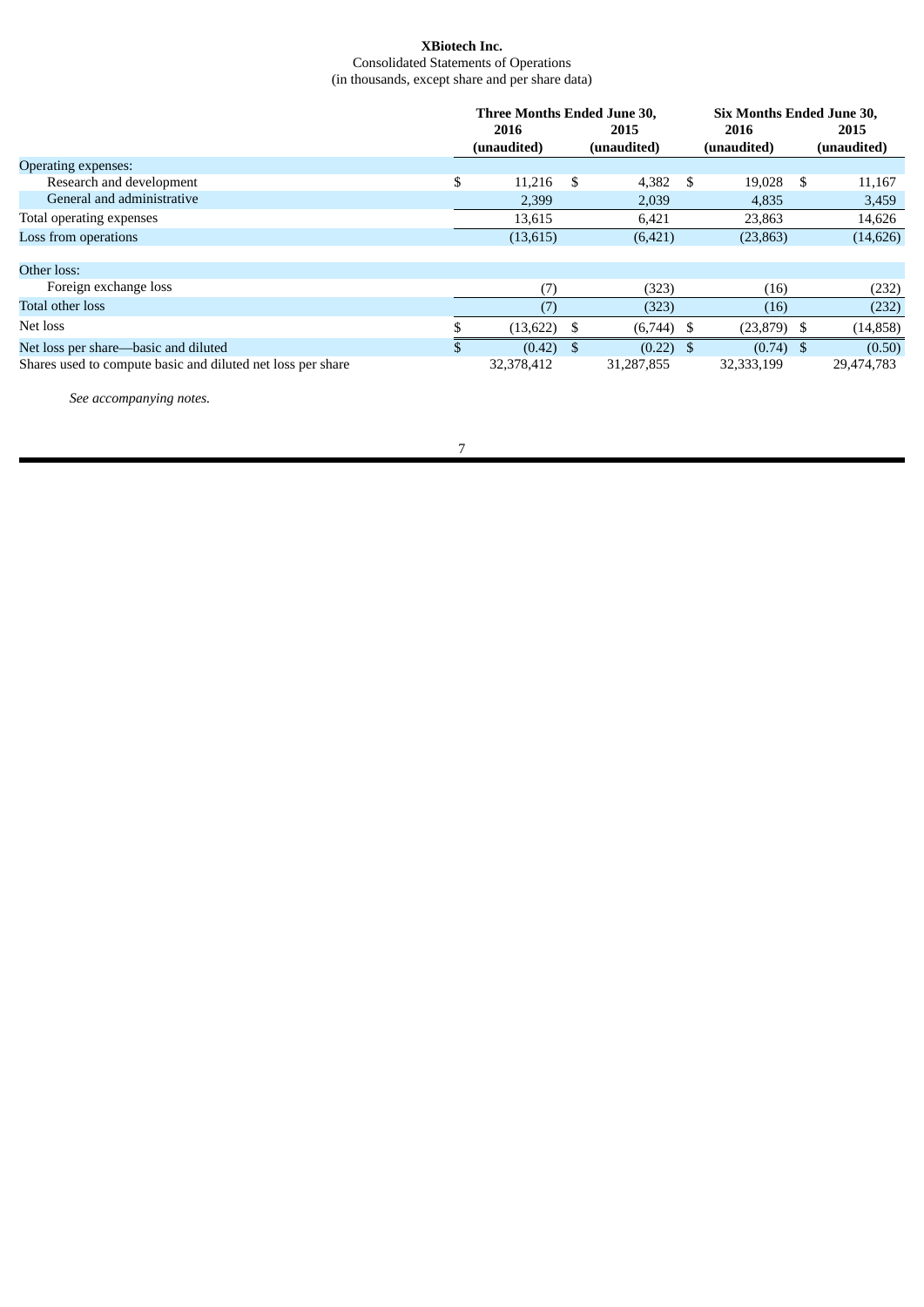## Consolidated Statements of Comprehensive Loss (in thousands)

<span id="page-7-0"></span>

|                                         | Three Months Ended June 30, |             |              |             |               | Six Months Ended June 30, |             |  |
|-----------------------------------------|-----------------------------|-------------|--------------|-------------|---------------|---------------------------|-------------|--|
|                                         | 2016<br>2015                |             |              |             | 2016          |                           | 2015        |  |
|                                         | (unaudited)                 | (unaudited) |              | (unaudited) |               |                           | (unaudited) |  |
|                                         |                             |             |              |             |               |                           |             |  |
| Net loss                                | (13, 622)                   |             | $(6,744)$ \$ |             | $(23,879)$ \$ |                           | (14, 858)   |  |
| Foreign currency translation adjustment | (26)                        |             | 317          |             | 12            |                           | 219         |  |
| Comprehensive loss                      | (13, 648)                   |             | $(6,427)$ \$ |             | (23, 867)     |                           | (14, 639)   |  |

*See accompanying notes.*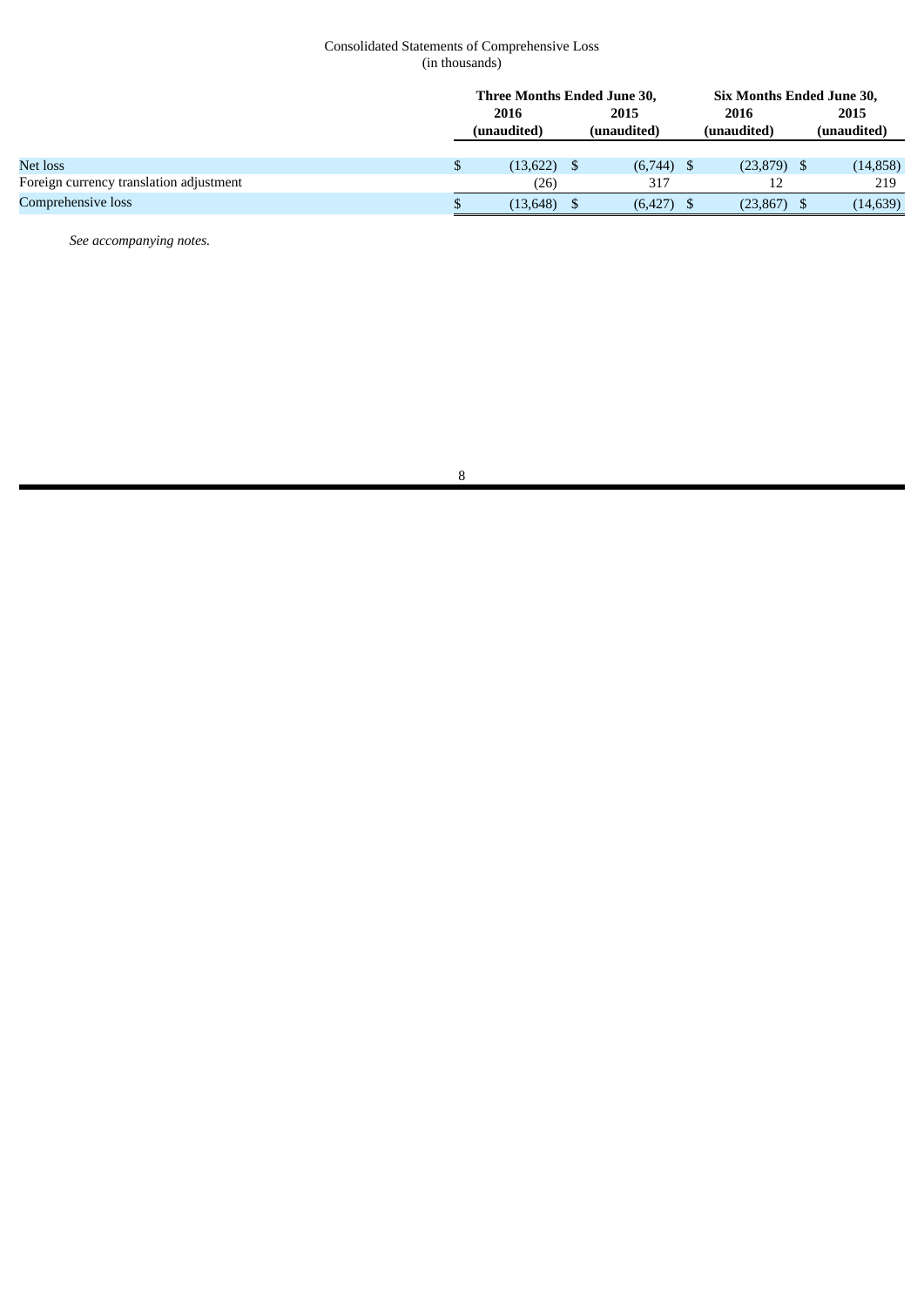## **XBiotech Inc.** Consolidated Statements of Cash Flows (in thousands)

<span id="page-8-0"></span>

|                                                                             | 2016<br>(unaudited) | <b>Six Months Ended June 30,</b> | 2015<br>(unaudited) |
|-----------------------------------------------------------------------------|---------------------|----------------------------------|---------------------|
| <b>Operating activities</b>                                                 |                     |                                  |                     |
| Net loss                                                                    | \$                  | $(23, 879)$ \$                   | (14, 858)           |
| Adjustments to reconcile net loss to net cash used in operating activities: |                     |                                  |                     |
| Depreciation                                                                |                     | 350                              | 341                 |
| Share-based compensation expense                                            |                     | 2,914                            | 2,469               |
| Changes in operating assets and liabilities:                                |                     |                                  |                     |
| Prepaid expenses and other current assets                                   |                     | 460                              | (2,560)             |
| Accounts payable                                                            |                     | 1,536                            | 144                 |
| Accrued expenses                                                            |                     | 416                              | (937)               |
| Deferred rent                                                               |                     | 5                                |                     |
| Net cash used in operating activities                                       |                     | (18, 198)                        | (15, 394)           |
| <b>Investing activities</b>                                                 |                     |                                  |                     |
| Purchase of property and equipment                                          |                     | (3,602)                          | (726)               |
| Expenditure on building construction                                        |                     | (5,172)                          | (1,484)             |
| Net cash used in investing activities                                       |                     | (8,774)                          | (2,210)             |
| <b>Financing activities</b>                                                 |                     |                                  |                     |
| Issuance of common stock and warrants, net                                  |                     |                                  | 76,025              |
| Issuance of common stock under stock option plan                            |                     | 707                              | 678                 |
| Collection of subscription receivable                                       |                     |                                  | 410                 |
| Deferred offering costs                                                     |                     |                                  | 325                 |
| Net cash provided by financing activities                                   |                     | 707                              | 77,438              |
| Effect of foreign exchange rate on cash and cash equivalents                |                     | 12                               | 219                 |
| Net change in cash and cash equivalents                                     |                     | (26, 253)                        | 60,053              |
| Cash and cash equivalents, beginning of period                              |                     | 91,051                           | 57,329              |
| Cash and cash equivalents, end of period                                    | \$                  | \$<br>64,798                     | 117,382             |
|                                                                             |                     |                                  |                     |
| <b>Supplemental Information:</b>                                            |                     |                                  |                     |
| Accrued purchases of property and equipment                                 |                     | 581,193                          | 54,241              |
| Accrued expenditure on building construction                                |                     | 1,550,270                        |                     |
| See accompanying notes.                                                     |                     |                                  |                     |

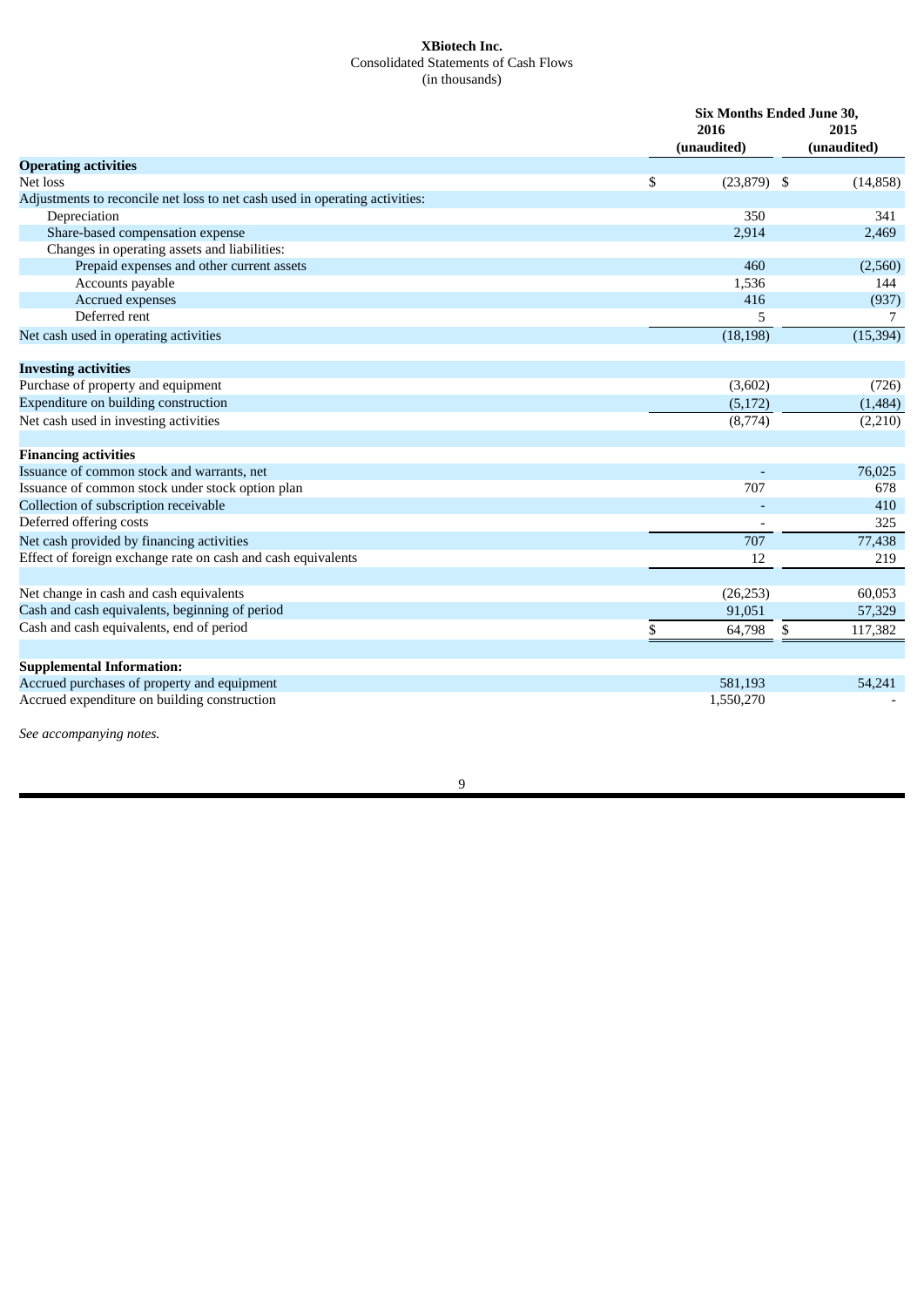#### **XBiotech Inc.** Notes to Consolidated Financial Statements (Unaudited)

#### <span id="page-9-0"></span>**1. Organization**

XBiotech, Inc. ("XBiotech" or "the Company") was incorporated in Canada on March 22, 2005. XBiotech USA Inc., a wholly-owned subsidiary of the Company, was incorporated in Delaware, United States ("U.S.") in November 2007. XBiotech Schweiz AG, a wholly-owned subsidiary of the Company, was incorporated in Zug, Switzerland in August 2010. XBiotech Japan KK, a wholly-owned subsidiary of the Company, was incorporated in Tokyo, Japan in March 2013. XBiotech GmbH, a wholly-owned subsidiary of the Company, was incorporated in Germany in January 2014.

Since its inception, XBiotech has focused on advancing technology to rapidly identify and clone antibodies from individuals that have resistance to disease. At the heart of the Company is a proprietary technical knowhow to translate natural human immunity into therapeutic product candidates.

In 2005, the Company began to develop a new framework for commercial manufacturing, using technology that required less capital, fewer operators and provided greater flexibility than standard industry practices.

With the manufacturing capability to produce its True Human<sup>TM</sup> antibody therapy, in 2010 the Company began a clinical trial program. The first clinical trial program at MD Anderson Cancer Center began treating the sickest cancer patients irrespective of tumor type. Soon thereafter, the Company used the same antibody therapy in various clinical studies at treatment centers around the U.S. and abroad to investigate the antibody effect in patients that had vascular disease, leukemia, type 2 diabetes, psoriasis or acne.

The Company's headquarters are located in Austin, Texas.

The Company continues to be subject to a number of risks common to companies in similar stages of development. Principal among these risks are the uncertainties of technological innovations, dependence on key individuals, development of the same or similar technological innovations by the Company's competitors and protection of proprietary technology. The Company's ability to fund its planned clinical operations, including completion of its planned trials, is expected to depend on the amount and timing of cash receipts from future collaboration or product sales and/or financing transactions.

## **2. Significant Accounting Policies**

#### **Basis of Presentation**

These consolidated financial statements have been prepared in conformity with accounting principles generally accepted in the United States, or US GAAP.

These interim unaudited consolidated financial statements have been prepared in accordance with accounting principles generally accepted in the United States, or GAAP, and Securities and Exchange Commission, or SEC, requirements for interim financial statements. In the Company's opinion, the accompanying unaudited consolidated financial statements have been prepared on the same basis as the audited consolidated financial statements and include all adjustments, consisting of normal, recurring adjustments, necessary for a fair presentation. Certain information and disclosures normally included in the notes to the annual consolidated financial statements prepared in accordance with GAAP have been omitted from these interim unaudited consolidated financial statements pursuant to the rules and regulations of the SEC. Accordingly, these interim unaudited consolidated financial statements should be read in conjunction with the consolidated financial statements and the accompanying notes for the fiscal year ended December 31, 2015, which are included in the Company's Annual Report on Form 10-K, filed with the SEC on March 30, 2016. The results of operations for the three month and six month periods ended June 30, 2016 are not necessarily indicative of the results to be expected for the year ending December 31, 2016 or for any other period.

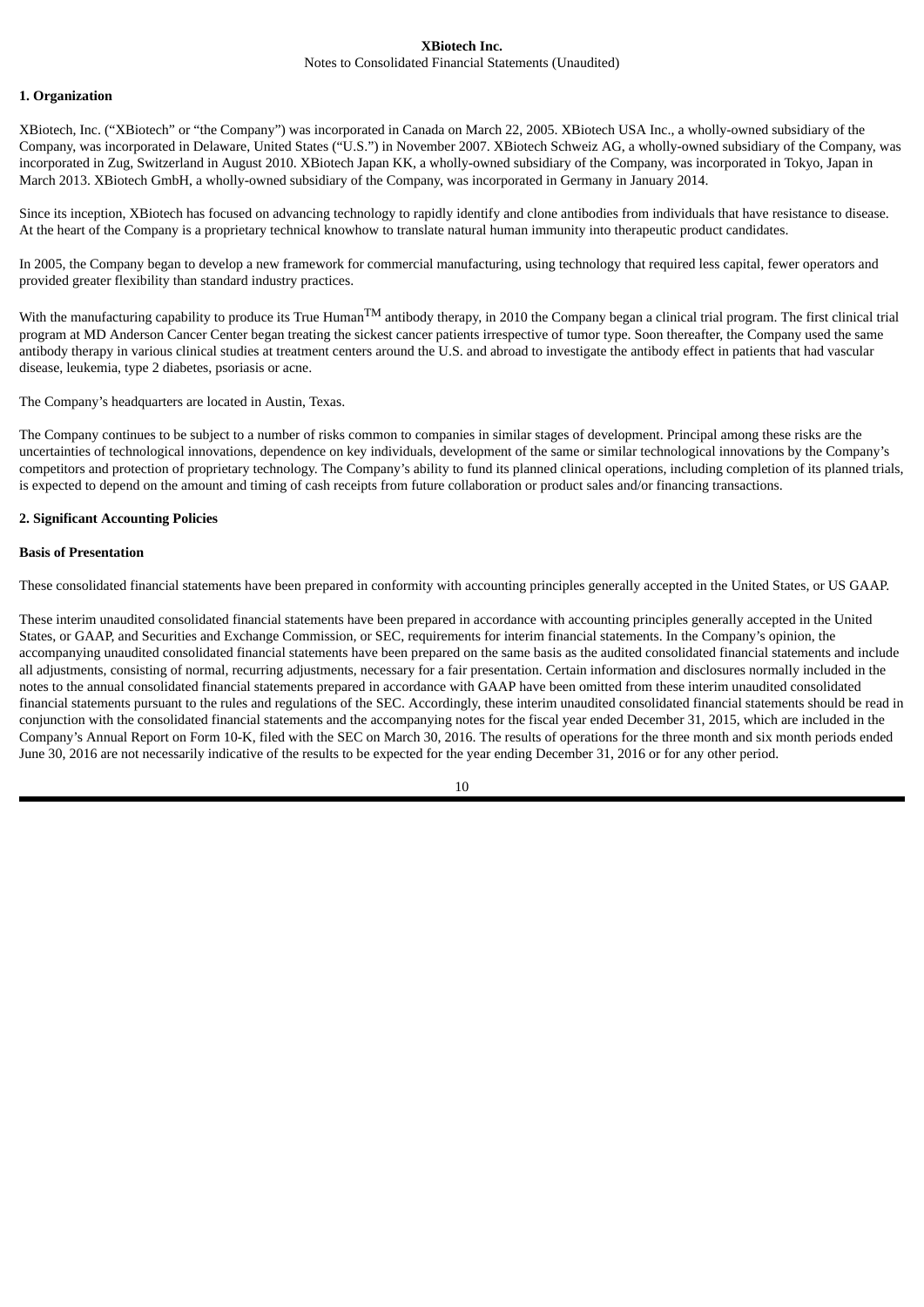## **Basis of Consolidation**

The consolidated financial statements include the accounts of the Company and its wholly-owned subsidiaries. All significant intercompany transactions have been eliminated upon consolidation.

## **Use of Estimates**

The preparation of financial statements in accordance with accounting principles generally accepted in the United States requires management to make estimates and assumptions that affect the reported values of amounts in the financial statements and accompanying notes. Actual results could differ from those estimates.

Prior to the completion of its initial public offering in April 2015, the Company utilized significant estimates and assumptions in determining the fair value of its common stock. The board of directors determined the estimated fair value of the Company's common stock based on a number of objective and subjective factors, including the prices at which the Company sold shares of its common stock to third parties and external market conditions affecting the biotechnology industry sector.

## **Research and Development Costs**

All research and development costs are charged to expense as incurred. Research and development costs include salaries and personnel-related costs, consulting fees, fees paid for contract research services, the costs of laboratory equipment and facilities, license fees and other external costs. Costs incurred to acquire licenses for intellectual property to be used in research and development activities with no alternative future use are expensed as incurred as research and development.

Nonrefundable advance payments for goods or services to be received in the future for use in research and development activities are deferred and capitalized. The capitalized amounts are expensed as the related goods are delivered or the services are performed.

## **Income Taxes**

The Company makes estimates and judgments in determining the need for a provision for income taxes, including the estimation of its taxable income or loss for the each full fiscal year. The Company has accumulated significant deferred tax assets that reflect the tax effects of net operating loss and tax credit carryovers and temporary difference between the carrying amounts of assets and liabilities for financial reporting purposes and the amounts used for income tax purposes. Realization of certain deferred tax assets is dependent upon future earnings. The Company is uncertain about the timing and amount of any future earnings. Accordingly, the Company offsets these deferred tax assets with a valuation allowance. The Company may in the future determine that certain deferred tax assets will likely be realized, in which case the Company will reduce its valuation allowance in the period in which such determination is made. If the valuation allowance is reduced, the Company may recognize a benefit from income taxes in its statement of operations in that period. The Company classifies interest recognized pursuant to its deferred tax assets as interest expense, when appropriate.

## **Share-Based Compensation**

The Company accounts for its share-based compensation awards in accordance with ASC Topic 718, *Compensation-Stock Compensation* ("ASC 718"). ASC 718 requires all share-based payments to employees, including grants of employee stock options, to be recognized in the statements of operations based on their grant date fair values. For stock options granted to employees and to members of the board of directors for their services on the board of directors, the Company estimates the grant date fair value of each option award using the Black-Scholes option-pricing model. The use of the Black-Scholes option-pricing model requires management to make assumptions with respect to the expected term of the option, the expected volatility of the common stock consistent with the expected life of the option, risk-free interest rates and expected dividend yields of the common stock. For awards subject to service-based vesting conditions, the Company recognizes share-based compensation expense, equal to the grant date fair value of stock options on a straight-line basis over the requisite service period.

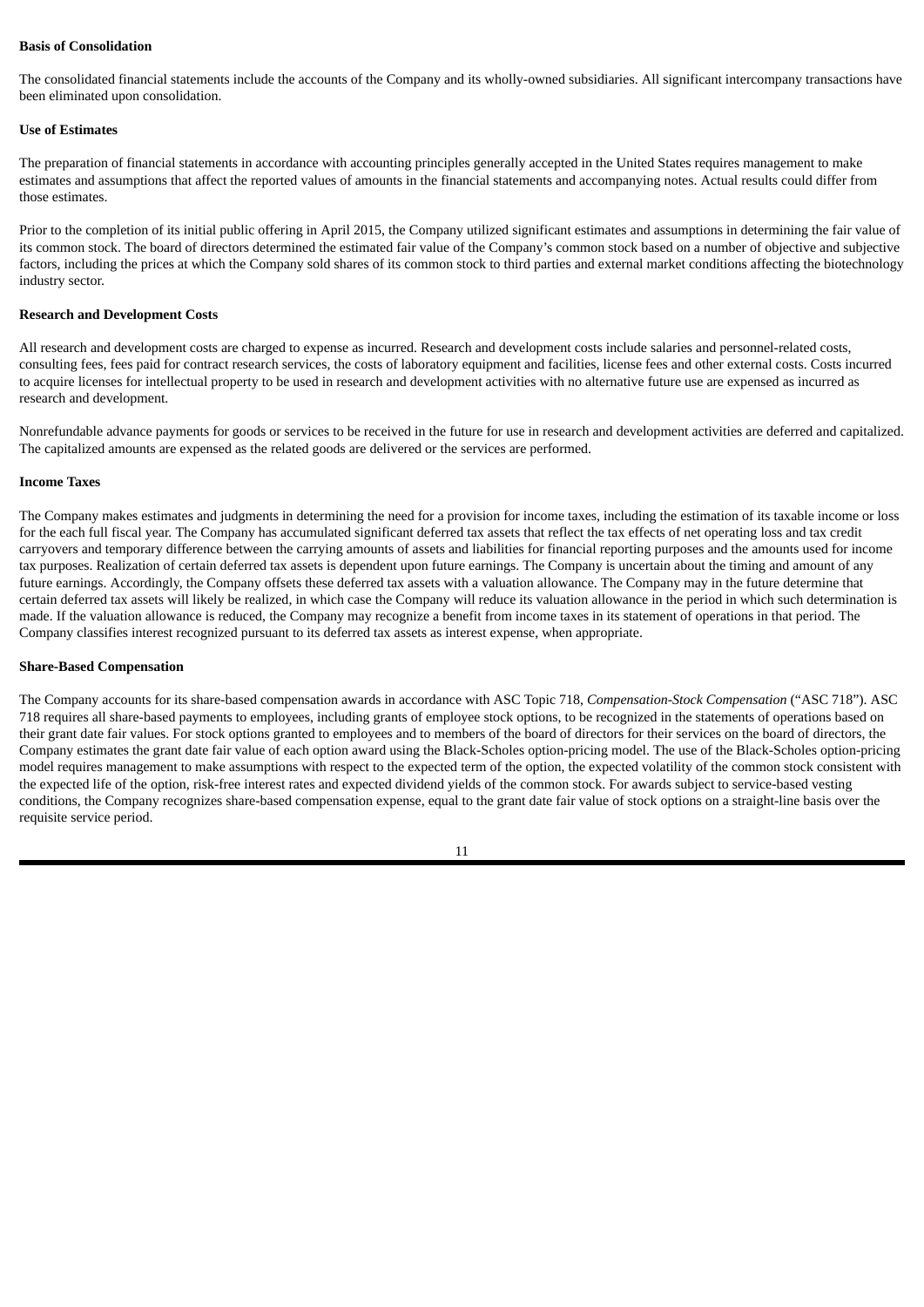Share-based compensation expense recognized for the three months and six months ended June 30, 2016 and 2015 was included in the following line items on the Consolidated Statement of Operations (in thousands).

|                                        | <b>Three Months Ended</b> | <b>June 30,</b> |       | <b>Six Months Ended</b><br><b>June 30,</b> |  |       |
|----------------------------------------|---------------------------|-----------------|-------|--------------------------------------------|--|-------|
|                                        | 2016                      |                 | 2015  | 2016                                       |  | 2015  |
| Research and development               | 587                       |                 | 521   | 1,184                                      |  | 976   |
| General and administrative             | 511                       |                 | 726   | 1.730                                      |  | 1,493 |
| Total share-based compensation expense | .097                      |                 | 1,247 | 2,914                                      |  | 2,469 |

The fair value of each option is estimated on the date of grant using the Black-Scholes method with the following assumptions:

|                                            | <b>Three Months Ended</b><br><b>June 30,</b> |                          |       |       |         |       |       | <b>Six Months Ended</b><br><b>June 30,</b> |       |       |                          |       |
|--------------------------------------------|----------------------------------------------|--------------------------|-------|-------|---------|-------|-------|--------------------------------------------|-------|-------|--------------------------|-------|
|                                            |                                              | 2016                     |       |       | 2015    |       |       | 2016                                       |       |       | 2015                     |       |
| Dividend yield                             |                                              | $\overline{\phantom{a}}$ |       |       |         |       |       | $\overline{\phantom{0}}$                   |       |       | $\overline{\phantom{0}}$ |       |
| <b>Expected volatility</b>                 | 65%                                          | $\overline{\phantom{a}}$ | 70%   |       | 71%     |       | 65%   | $\overline{\phantom{a}}$                   | 70%   | 68%   | $\overline{a}$           | 71%   |
| Risk-free interest rate                    | 1.16%                                        | ÷.                       | 1.51% | 1.07% | $\sim$  | 2.42% | 1.16% | $\sim$                                     | 1.82% | 1.07% | v.                       | 2.42% |
| Expected life (in years)                   | 5.25                                         | $\overline{\phantom{a}}$ | 6.25  |       | ۰       | 10    | 5.    | $\overline{\phantom{a}}$                   | 10    |       | $\overline{\phantom{a}}$ | 10    |
| Weighted-average grant date fair value per |                                              |                          |       |       |         |       |       |                                            |       |       |                          |       |
| share                                      |                                              | \$8.17                   |       |       | \$13.01 |       |       | \$6.64                                     |       |       | \$11.49                  |       |

No related tax benefits were recognized for the three months and six months ended June 30, 2016 and 2015.

## **Cash and Cash Equivalents**

The Company considers highly liquid investments with a maturity of three months or less when purchased to be cash equivalents. Cash and cash equivalents consisted primarily of cash on deposit in U.S., German, Swiss and Canadian banks. Cash and cash equivalents are stated at cost which approximates fair value.

## **Concentrations of Credit Risk**

Financial instruments that potentially subject the Company to credit risk consist primarily of cash and cash equivalents. The Company holds these investments in highly-rated financial institutions, and limits the amounts of credit exposure to any one financial institution. These amounts at times may exceed federally insured limits. The Company has not experienced any credit losses in such accounts and does not believe it is exposed to any significant credit risk on these funds. The Company has no off-balance sheet concentrations of credit risk, such as foreign currency exchange contracts, option contracts or other hedging arrangements.

## **Fair Value Measurements**

The Company follows ASC Topic 820, *Fair Value Measurements and Disclosures*, which establishes a fair value hierarchy for those instruments measured at fair value that distinguishes between assumptions based on market date (observable inputs) and the Company's own assumptions (unobservable inputs). The hierarchy consists of three levels:

- Level 1—Unadjusted quoted prices in active markets for identical assets or liabilities.
- Level 2—Quoted prices for similar assets and liabilities in active markets, quoted prices in markets that are not active, or inputs which are observable, either directly or indirectly, for substantially the full term of the asset or liability.

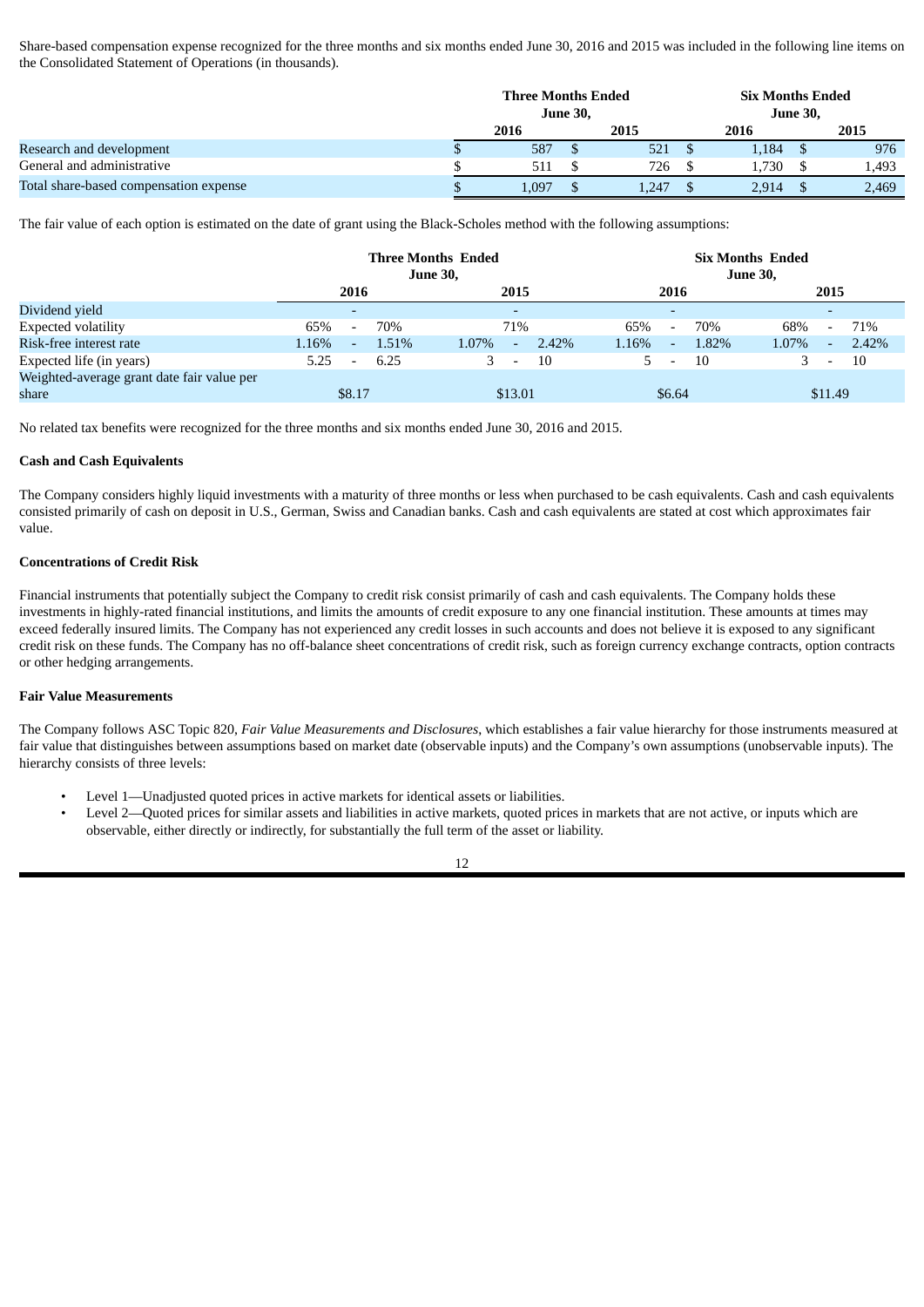• Level 3—Unobservable inputs that reflect the Company's own assumptions about the assumptions market participants would use in pricing the asset or liability in which there is little, if any, market activity for the asset or liability at the measurement date.

At June 30, 2016 and December 31, 2015, the Company did not have any assets or liabilities that are measured at fair value on a recurring basis. The carrying amounts reflected in the balance sheets for cash and cash equivalents, prepaid expenses and other current assets, accounts payable, and accrued expenses approximate their fair values at June 30, 2016 and December 31, 2015, due to their short-term nature.

## **Property and Equipment**

Property and equipment, which consists of land, construction in process, furniture and fixtures, computers and office equipment, scientific equipment, leasehold improvements and vehicles are stated at cost and depreciated over the estimated useful lives of the assets, with the exception of land and construction in process which are not depreciated, using the straight line method. The useful lives are as follows:

| • Furniture and fixtures (in years) |                                                        |
|-------------------------------------|--------------------------------------------------------|
| • Office equipment (in years)       | 5                                                      |
| • Leasehold improvements            | Shorter of asset's useful life or remaining lease term |
| • Scientific equipment (in years)   | 5                                                      |
| • Vehicles (in years)               |                                                        |

Costs of major additions and betterments are capitalized; maintenance and repairs, which do not improve or extend the life of the respective assets, are charged to expense as incurred. Upon retirement or sale, the cost of the disposed asset and the related accumulated depreciation are removed from the accounts and the resulting gain or loss is recognized.

## **Building Construction in Progress**

Building construction in progress consists of the accumulated expenditures to build the new XBiotech manufacturing facility located in Austin, Texas, which includes the cost for land clearing, architecture design, engineering services, city permits, installation of utilities, construction materials and labor and construction management. Once the building is completed and placed into service, the Company will commence depreciation over its estimated useful life. As of June 30, 2016, the Company plans to spend \$2.2 million more on construction and \$6.7 million more on equipment, based on the forecast.

## **Impairment of Long-Lived Assets**

The Company periodically evaluates its long-lived assets for potential impairment in accordance with ASC Topic 360, *Property, Plant and Equipment*. Potential impairment is assessed when there is evidence that events or changes in circumstances indicate that the carrying amount of an asset may not be recovered. Recoverability of these assets is assessed based on undiscounted expected future cash flows from the assets, considering a number of factors, including past operating results, budgets and economic projections, market trends and product development cycles. If impairments are identified, assets are written down to their estimated fair value. The Company has not recognized any impairment through June 30, 2016.

## **Foreign Currency Transactions**

Certain transactions are denominated in a currency other than the Company's functional currency of the U.S. dollar, and the Company generates assets and liabilities that are fixed in terms of the amount of foreign currency that will be received or paid. At each balance sheet, the Company adjusts the assets and liabilities to reflect the current exchange rate, resulting in a translation gain or loss. Transaction gains and losses are also realized upon a settlement of a foreign currency transaction in determining net loss for the period in which the transaction is settled.

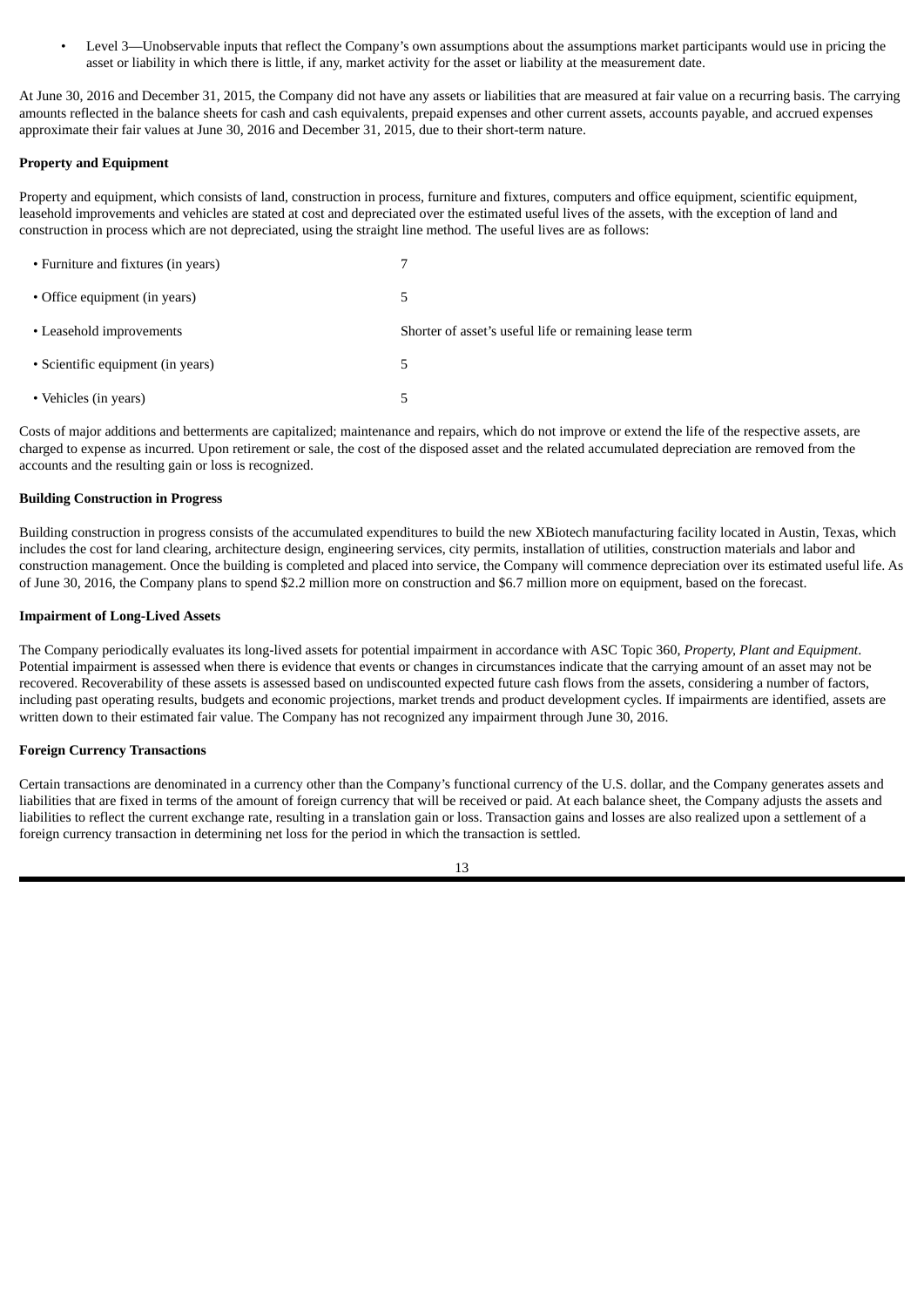#### **Comprehensive Income (Loss)**

ASC Topic 220, *Comprehensive Income*, requires that all components of comprehensive income (loss), including net income (loss), be reported in the financial statements in the period in which they are recognized. Comprehensive income (loss) is defined as the change in equity during a period from transactions and other events and circumstances from non-owner sources, including unrealized gains and losses on investments and foreign currency translation adjustments.

#### **Segment and Geographic Information**

Operating segments are identified as components of an enterprise about which separate discrete financial information is available for evaluation by the chief operating decision maker, or decision making group, in making decisions on how to allocate resources and assess performance. The Company's chief operating decision maker is the Chief Executive Officer. The Company and the chief operating decision maker view the Company's operations and manage its business as one operating segment. Substantially all of the Company's operations are in the U.S. geographic segment.

## **Net Loss Per Share**

Net loss per share ("EPS") is computed by dividing net loss by the weighted average number of common shares outstanding during each period. Diluted EPS is computed by dividing net loss by the weighted average number of common shares and common share equivalents outstanding (if dilutive) during each period. The number of common share equivalents, which include stock options, is computed using the treasury stock method.

#### **Subsequent Events**

The Company considered events or transactions occurring after the balance sheet date but prior to the date the consolidated financial statements are available to be issued for potential recognition or disclosure in its consolidated financial statements. The Company has evaluated subsequent events through the date the consolidated financial statements were available for issuance for potential recognition or disclosure in its consolidated financial statements.

#### **Recent Accounting Pronouncements**

In August 2014, the FASB issued ASU 2014-15, Disclosure of Uncertainties about an Entity's Ability to Continue as a Going Concern. The ASU is intended to define management's responsibility to evaluate whether there is substantial doubt about an organization's ability to continue as a going concern and to provide related footnote disclosures. For all entities, the ASU is effective for annual periods ending after December 15, 2016 and interim periods within annual periods beginning after December 15, 2016. The Company is currently evaluating the effect that the adoption of ASU 2014-15 will have on its financial statements.

In February 2016, the FASB issued ASU 2016-02, Leases (Topic 842). The core change with ASU 2016-2 is the requirement for the recognition of lease assets and lease liabilities by lessees for those leases classified as operating leases under previous GAAP. The new standard is effective for fiscal years, and interim periods within those fiscal years, beginning after December 15, 2018, with early adoption permitted. The Company is currently evaluating the effect that the adoption of ASU 2016-02 will have on its financial statements.

In March 2016, the FASB issued ASU No. 2016-09, "Improvements to Employee Share-Based Payment Accounting," or ASU 2016-09, which amends ASC Topic 718, "Compensation – Stock Compensation." ASU 2016-09 simplifies several aspects of the accounting for share-based payment transactions, including the income tax consequences, classification of awards as either equity or liabilities, and classification on the statement of cash flows. The standard is effective for fiscal years beginning after December 31, 2016, and interim periods within those years and early adoption is permitted. The Company is currently evaluating how the adoption of this standard will impact its consolidated financial statements.

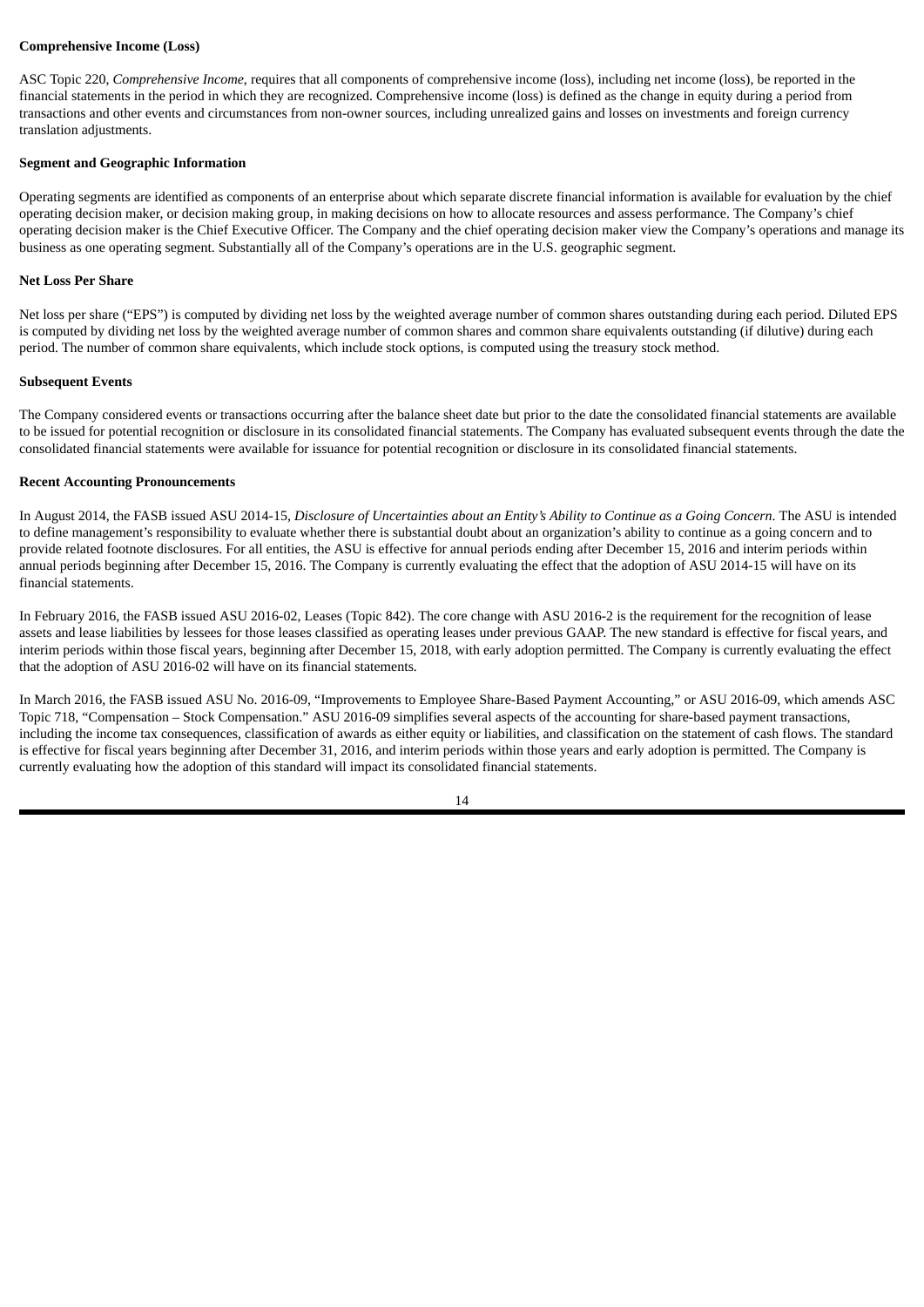### **3. Income Taxes**

The Company did not provide for income taxes in 2016 because the Company has projected net loss for all jurisdictions for the full year 2016. The Company has recorded a full valuation allowance for its net deferred tax assets in 2016 and 2015.

#### **4. Common Stock**

Pursuant to its Articles, the Company has an unlimited number of shares available for issuance with no par value.

From January to March 2015, warrants to purchase a total of 164,999 shares of common stock were exercised at \$15.00 per share for a total of \$2.4 million in proceeds. Also, the Company received approximately \$8,000 in January 2015 from 15,000 exercised stock options at \$0.55 per share.

On April 17, 2015, the Company sold 4.0 million shares of common stock at \$19.00 per share in its Initial Public Offering ("IPO") resulting in net proceeds of \$70.6 million.

From April to June 2015, excluding the IPO, the Company issued 208,333 shares of common stock for total proceeds of approximately \$3.1 million from the exercise of warrants by common stock shareholders. Also, the Company received \$0.7 million from 106,000 exercised stock options.

In July 2015, 12,000 stock options were exercised at a price of \$2.50 for total proceeds of \$30,000.

From October through December 31, 2015, 226,141 shares of common stock were issued upon the exercise of stock option at the price \$ 0.53 to \$10 per share for a total of \$639,253.

In January 2016, 13,000 stock options were exercised at a price of \$2.50 for total proceeds of \$32,500 on January 28 $^{\rm th}$ .

From April to June 2016, 136,570 shares of common stock were issued upon the exercise of stock options at a price of \$ 2.50 to \$15 per share for a total of \$674,758.

### **5. Common Stock Options**

On each of November 11, 2005 and March 13, 2015, the board of directors of the Company adopted a stock option plan (collectively, "the Plans") pursuant to which the Company may grant stock options to directors, officers, employees or consultants of the Company or an affiliate or other persons as the Compensation Committee may approve.

All options will be non-transferable and may be exercised only by the participant, or in the event of the death of the participant, a legal representative until the earlier of the options' expiry date or the first anniversary of the participant's death, or such other date as may be specified by the Compensation Committee.

The term of the options is at the discretion of the Compensation Committee, but may not exceed 10 years from the grant date. The options expire on the earlier of the expiration date or the date three months following the day on which the participant ceases to be a director, officer or employee of or consultant to the Company, or in the event of the termination of the participant with cause, the date of such termination.

The number of common shares reserved for issuance to any one person pursuant to the Plans shall not, in aggregate, exceed 5% of the total number of outstanding common shares. The exercise price per common share under each option will be the fair market value of such shares at the time of the grant. Upon stock option exercise, the Company issues new shares of common stock.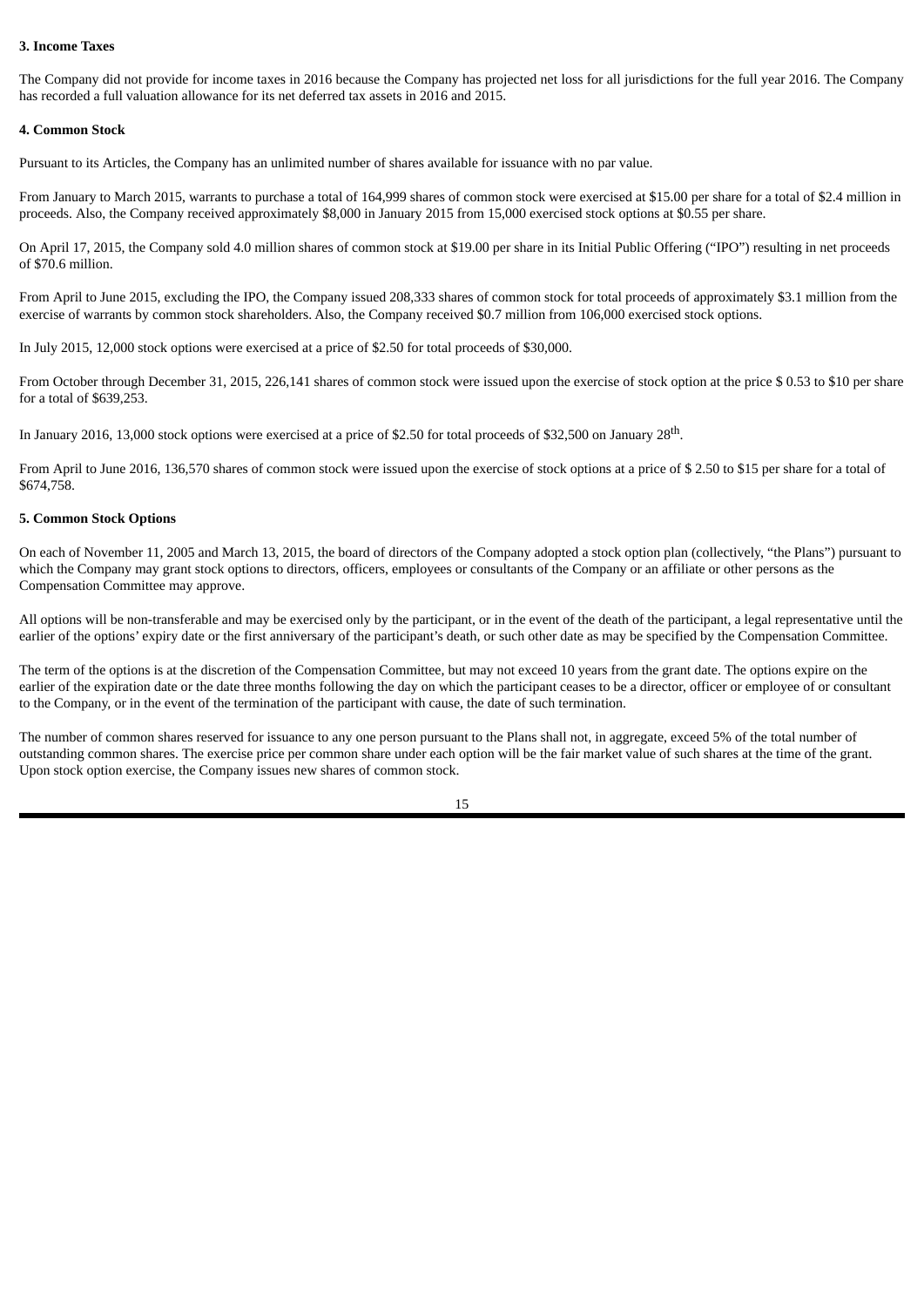A summary of changes in common stock options issued under the Plan is as follows:

|                                          |                |        |                          |         |    | Weighted-Average      |
|------------------------------------------|----------------|--------|--------------------------|---------|----|-----------------------|
|                                          | <b>Options</b> |        | <b>Exercise Price</b>    |         |    | <b>Exercise Price</b> |
| Options outstanding at December 31, 2015 | 4,786,577      | \$0.53 | ٠                        | \$21.99 |    | \$8.56                |
| Granted                                  | 357,833        | 7.71   | $\overline{\phantom{0}}$ | 9.45    |    | 8.01                  |
| Exercised                                | (13,000)       |        | 2.50                     |         |    | 2.50                  |
| Forfeitures                              | (48,250)       | 0.55   | $\overline{\phantom{a}}$ | 16.91   |    | 11.50                 |
| Options outstanding at March 31, 2016    | 5,083,160      | \$0.55 | $\overline{\phantom{a}}$ | \$21.99 | -S | 8.00                  |
| Granted                                  | 398,500        | 10.00  | $\overline{\phantom{a}}$ | 19.10   |    | 13.43                 |
| Exercised                                | (136, 570)     | 2.50   | $\overline{\phantom{a}}$ | 15.00   |    | 4.96                  |
| Forfeitures                              | (63, 375)      | 7.71   | $\overline{\phantom{a}}$ | 16.97   |    | 8.87                  |
| Options outstanding at June 30, 2016     | 5,281,715      | \$0.77 | ٠                        | \$21.99 |    | 8.48                  |

As of June 30, 2016, there was approximately \$6.4 million of unrecognized compensation cost, related to stock options granted under the Plan which will be amortized to stock compensation expense over the next 2.96 years.

#### **6. Net Loss Per Share**

The following summarizes the computation of basic and diluted net loss per share for the three months and six months ended June 30, 2016 and 2015 (in thousands, except share and per share data):

|                                                            | <b>Three Months Ended June 30.</b> |  | Six Months Ended June 30. |  |            |  |            |
|------------------------------------------------------------|------------------------------------|--|---------------------------|--|------------|--|------------|
|                                                            | 2016                               |  | 2015                      |  | 2016       |  | 2015       |
| Net loss                                                   | (13,622)                           |  | $(6.744)$ \$              |  | (23, 879)  |  | (14, 858)  |
| Weighted-average number of common shares-basic and diluted | 32,378,412                         |  | 31.287.855                |  | 32,333,199 |  | 29.474.783 |
| Net loss per share—basic and diluted                       | (0.42)                             |  | (0.22)                    |  | (0.74)     |  | (0.50)     |

The following potentially dilutive securities outstanding, prior to the use of the treasury stock method or if-converted method, have been excluded from the computation of diluted weighted-average common shares outstanding, because including them would have had an anti-dilutive effect due to the losses reported.

|                      |           | Six Months ended June 30, |
|----------------------|-----------|---------------------------|
|                      | 2016      | 2015                      |
| <b>Stock options</b> | 5,281,715 | 4,952,068                 |
| Total                | 5,281,715 | 4,952,068                 |

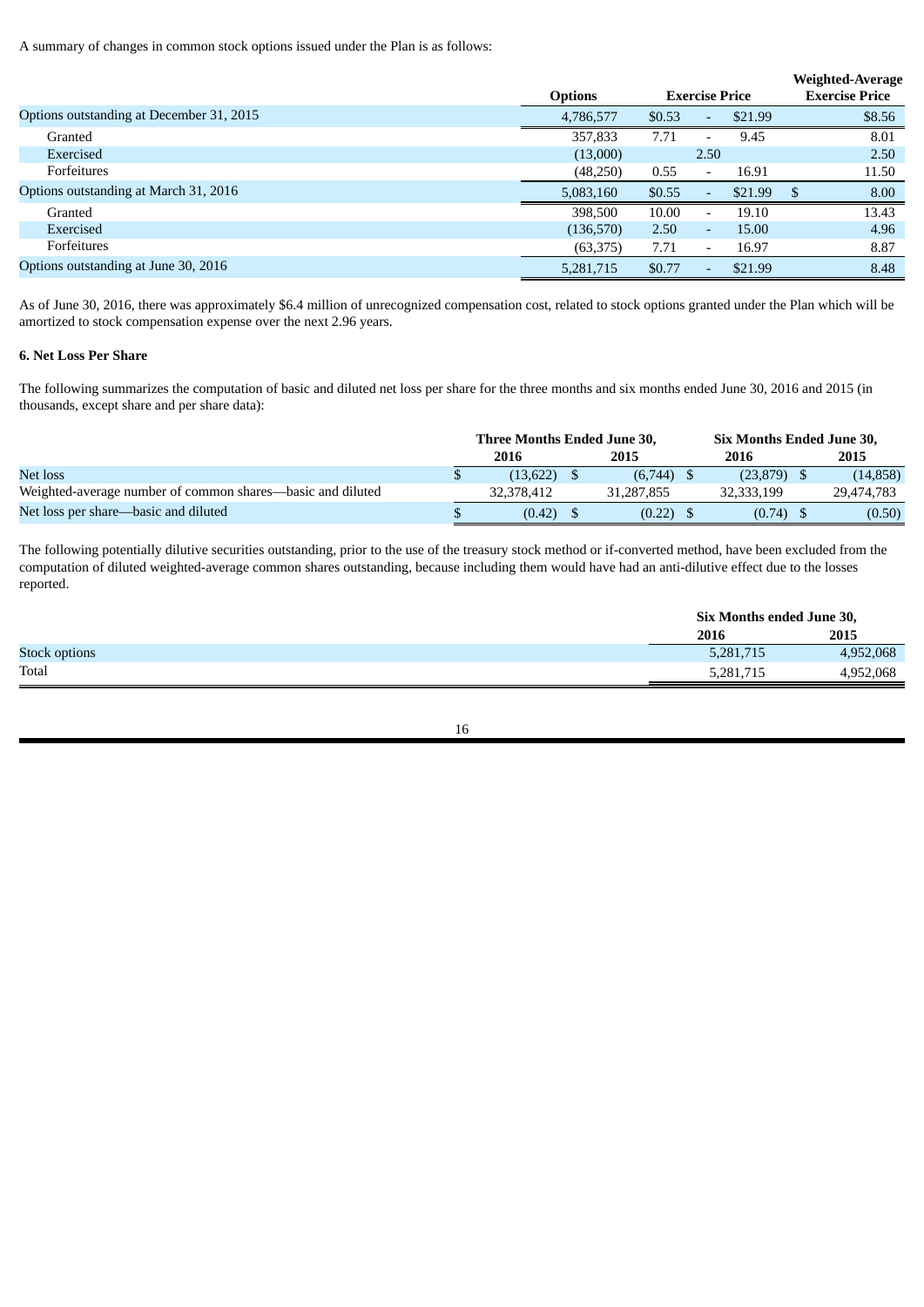## **7. Commitment and Contingencies**

On December 1, 2015, a purported securities class action complaint captioned Yoging Rezko v. XBiotech Inc., John Simard, Oueeng Han and WR Hambrecht *& Co., LLC* was filed against us, certain of our officers and directors and the underwriter for our initial public offering in the Superior Court for the State of California, Los Angeles County. On December 2, 2015, a purported securities class action complaint captioned *Linh Tran v. XBiotech Inc., John Simard and Queena Han* was filed against us and certain of our officers and directors in U.S. District Court for the Western District of Texas. The lawsuits are based on substantially similar factual allegations and purport to be class actions brought on behalf of purchasers of the Company's securities during the period from April 15, 2015 through November 23, 2015. The complaint filed in California state court alleges that the defendants violated the Securities Act of 1933, as amended (the "Securities Act"), and the complaint filed in federal court alleges that the defendants violated the Securities Exchange Act of 1934, as amended (the "Exchange Act"), in each case by making materially false and misleading statements concerning the Company's Phase III clinical trial conducted in Europe to assess Xilonix™ as a treatment for colorectal cancer. The California complaint purports to assert claims for violations of Sections 11, 12(a)(2) and 15 of the Securities Act, and the federal complaint purports to assert claims for violation of Sections 10(b) and 20(a) of the Exchange Act and Rule 10b-5 promulgated thereunder. Both complaints seek, on behalf of the purported class, an unspecified amount of monetary damages, interest, fees and expenses of attorneys and experts, and other relief.

In February 24, 2016, following a proceeding to select a lead plaintiff in the federal case, the court issued an order appointing Mr. Kresimir Corak as lead plaintiff. The plaintiff filed an amended complaint in the federal case on April 8, 2016. We filed a motion to dismiss brief with the court on May 23, 2016, while plaintiffs filed a response brief on July 7, 2016. In the California case, the plaintiffs filed an amended complaint on June 7, 2016. We responded with a demurrer in August 2016. No trial or other dates have been set in either case. We are unable to estimate the outcome of this matter or resulting financial impact to us, if any.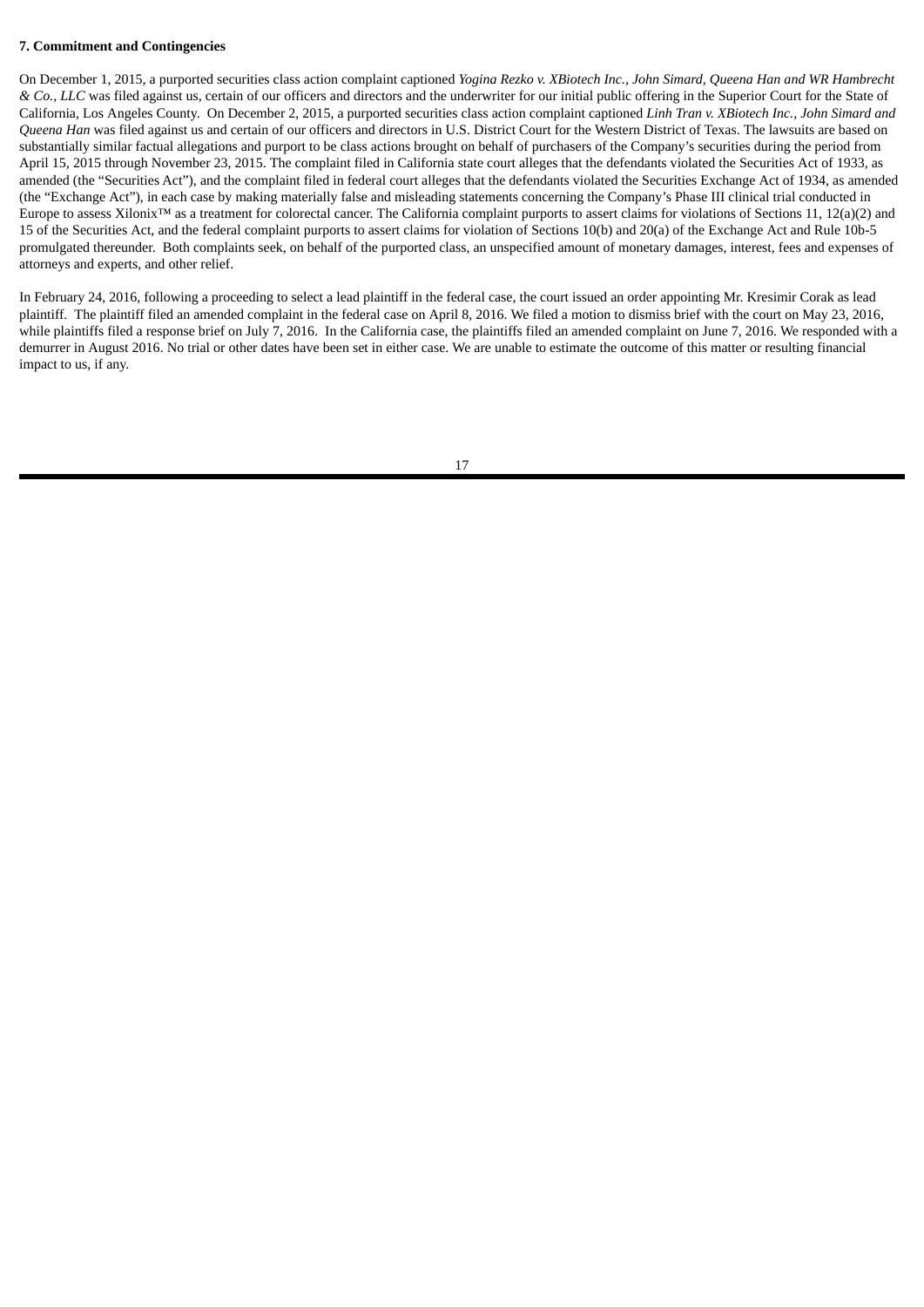#### <span id="page-17-0"></span>**Item 2. Management's Discussion and Analysis of Financial Condition and Results of Operations**

#### **Overview**

XBiotech is a clinical-stage biopharmaceutical company engaged in discovering and developing True Human™ monoclonal antibodies for treating a variety of different diseases. True Human™ monoclonal antibodies are those which occur naturally in human beings—as opposed to being derived from animal immunization technologies or otherwise engineered. We believe that naturally occurring monoclonal antibodies have the potential to be safer and more effective than their non-naturally occurring counterparts. While primarily focused on bringing our lead product candidate to market, we have also developed a proprietary True Human™ monoclonal antibody discovery platform and manufacturing system.

We have never been profitable and, as of June 30, 2016, we had an accumulated deficit of \$154.5 million. We had net losses of \$13.6 million and \$23.9 million for three months and six months ended June 30, 2016, respectively, compared to \$6.7 million and \$14.9 million for three months and six months ended June 30, 2015, respectively. We expect to incur significant and increasing operating losses for the foreseeable future as we advance our drug candidates from discovery through preclinical testing and clinical trials and seek regulatory approval and eventual commercialization. In addition to these increasing research and development expenses, we expect general and administrative costs to increase as we add personnel and begin to operate as a public company. We will need to generate significant revenues to achieve profitability, and we may never do so. As of June 30, 2016, we had 88 employees.

#### **Recent Events:**

During the second quarter, XBiotech presented pivotal trial data for Xilonix™ for the treatment of advanced colorectal cancer (CRC) at European Society of Medical Oncology (ESMO) World Congress in Barcelona, Spain.

XBiotech's marketing authorization application for Xilonix™ for the treatment of colorectal cancer remains on schedule to possibly achieve a decision in 2016 by the European Medicines Agency Committee for Medicinal Products for Human Use (CHMP).

Construction continued during Q2 2016 on the new manufacturing facility located in Austin, Texas. During the quarter, the build out of the interior administrative and lab spaces continued on schedule. XBiotech anticipates final building completion in August 2016 with plant shakedown and validation starting immediately thereafter.

#### **Revenues**

To date, we have not generated any revenue. Our ability to generate revenue and become profitable depends on our ability to successfully commercialize our lead product candidate, Xilonix™, or any other product candidate we may advance in the future.

#### **Research and Development Expenses**

Research and development expense consists of expenses incurred in connection with identifying and developing our drug candidates. These expenses consist primarily of salaries and related expenses, stock-based compensation, the purchase of equipment, laboratory and manufacturing supplies, facility costs, costs for preclinical and clinical research, development of quality control systems, quality assurance programs and manufacturing processes. We charge all research and development expenses to operations as incurred.

Clinical development timelines, likelihood of success and total costs vary widely. We do not currently track our internal research and development costs or our personnel and related costs on an individual drug candidate basis. We use our research and development resources, including employees and our drug discovery technology, across multiple drug development programs. As a result, we cannot state precisely the costs incurred for each of our research and development programs or our clinical and preclinical drug candidates. From inception through June 30, 2016, we have recorded total research and development expenses, including share-based compensation, of \$120.1 million. Our total research and development expenses for the three months and six months ended June 30, 2016 were \$11.2 million and \$19.0 million, respectively, compared to \$4.4 million and \$11.2 million for the three months and six months ended June 30, 2015, respectively. Share-based compensation accounted for \$0.6 million and \$1.2 million for the three months and six months ended June 30, 2016, respectively, compared to \$0.5 million and \$1.0 million for the three months and six months ended June 30, 2015, respectively.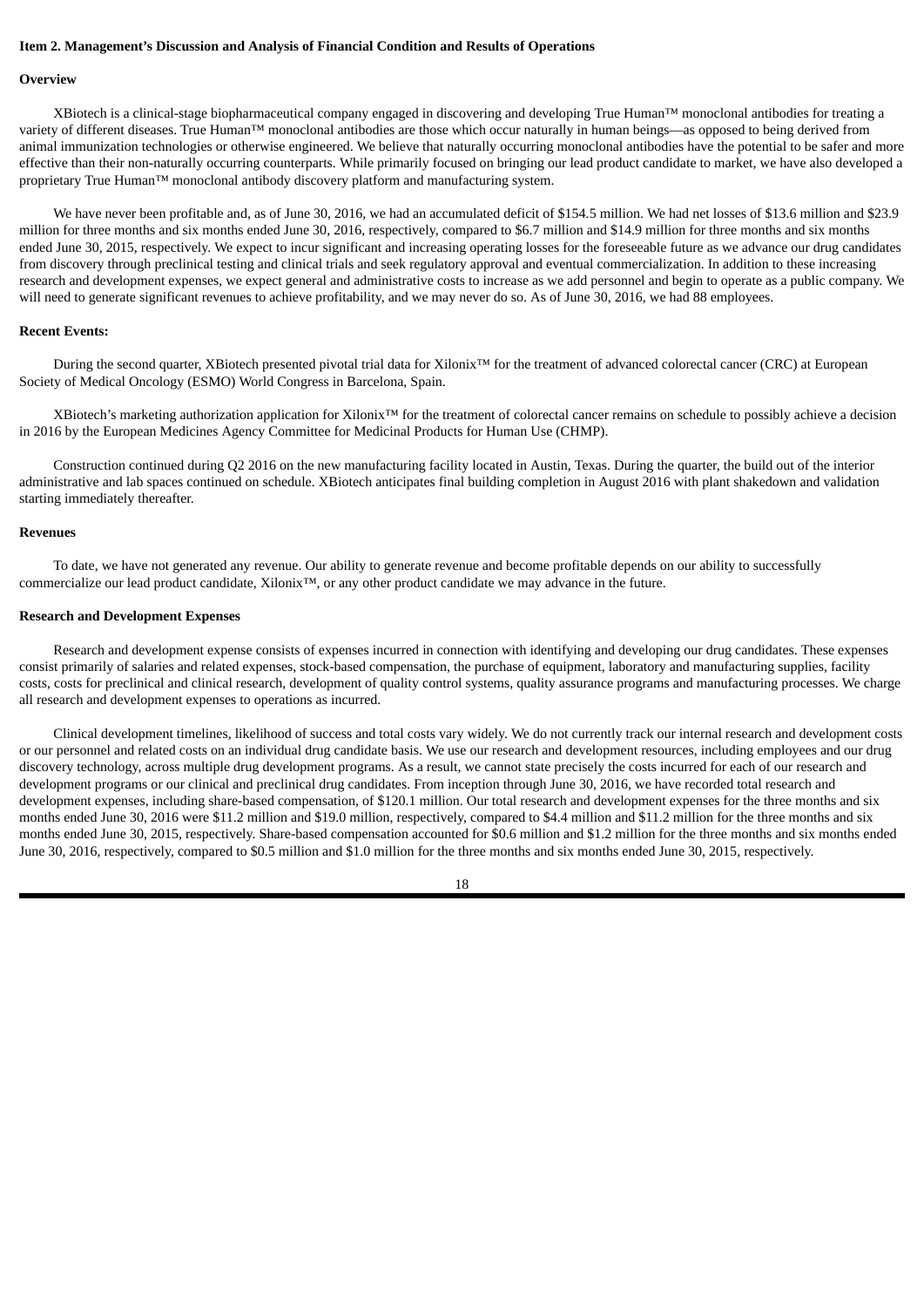Research and development expenses, as a percentage of total operating expenses for the three months and six months ended June 30, 2016 were 82% and 80%, respectively, compared to 68% and 76% for the three months and six months ended June 30, 2015, respectively. The percentages, *excluding* stockbased compensation, for the three months and six months ended June 30, 2016 were 88% and 87%, respectively, compared to 75% and 84% for the three months and six months ended June 30, 2015, respectively.

Based on the results of our preclinical studies, we anticipate that we will select drug candidates and research projects for further development on an ongoing basis in response to their preclinical and clinical success as well as commercial potential. For R&D candidates in early stages of development, it is premature to estimate when material net cash inflows from these projects might occur.

Increased research and development costs were anticipated and primarily due to Phase II and Phase III studies related to XBiotech's wholly-owned R&D programs in Xilonix™ and 514G3.

Due to the fact that our drug candidates are in the early stage of development, we cannot estimate anticipated completion dates and when we might receive material net cash inflows from our research and development projects.

#### **General and Administrative Expenses**

General and administrative expense consists primarily of salaries and related expenses for personnel in administrative, finance, business development and human resource functions, as well as the legal costs of pursuing patent protection of our intellectual property and patent filing and maintenance expenses, stock–based compensation, and professional fees for legal services. Our total general and administration expenses for the three months and six months ended June 30, 2016 were \$2.4 million and \$4.8 million, respectively, compared to \$2.0 million and \$3.5 million for the three months and six months ended June 30, 2015, respectively. Share-based compensation accounted for \$0.5 million and \$1.7 million for the three months and six months ended June 30, 2016, respectively, compared to \$0.7 million and \$1.5 million for the three months and six months ended June 30, 2015, respectively.

#### **Critical Accounting Policies**

Our Management's Discussion and Analysis of our Financial Condition and Results of Operations is based on our financial statements, which have been prepared in conformity with generally accepted accounting principles in the United States, or US GAAP. The preparation of our financial statements requires us to make estimates and assumptions that affect the reported amounts of assets and liabilities and expenses incurred during the reported periods.

We base estimates on our historical experience, known trends and various other factors that we believe are reasonable under the circumstances, the results of which form the basis for making judgments about the carrying value of assets and liabilities that are not apparent from other sources. Actual results may differ from these estimates under different assumptions or conditions.

While our significant accounting policies are more fully described in the notes to our financial statements appearing in this prospectus, we believe that the following accounting policies are the most critical to understanding and evaluating our reported financial results.

#### *Stock-Based Compensation*

Stock-based awards are measured at fair value at each grant date. We recognize stock-based compensation expenses ratably over the requisite service period of the option award.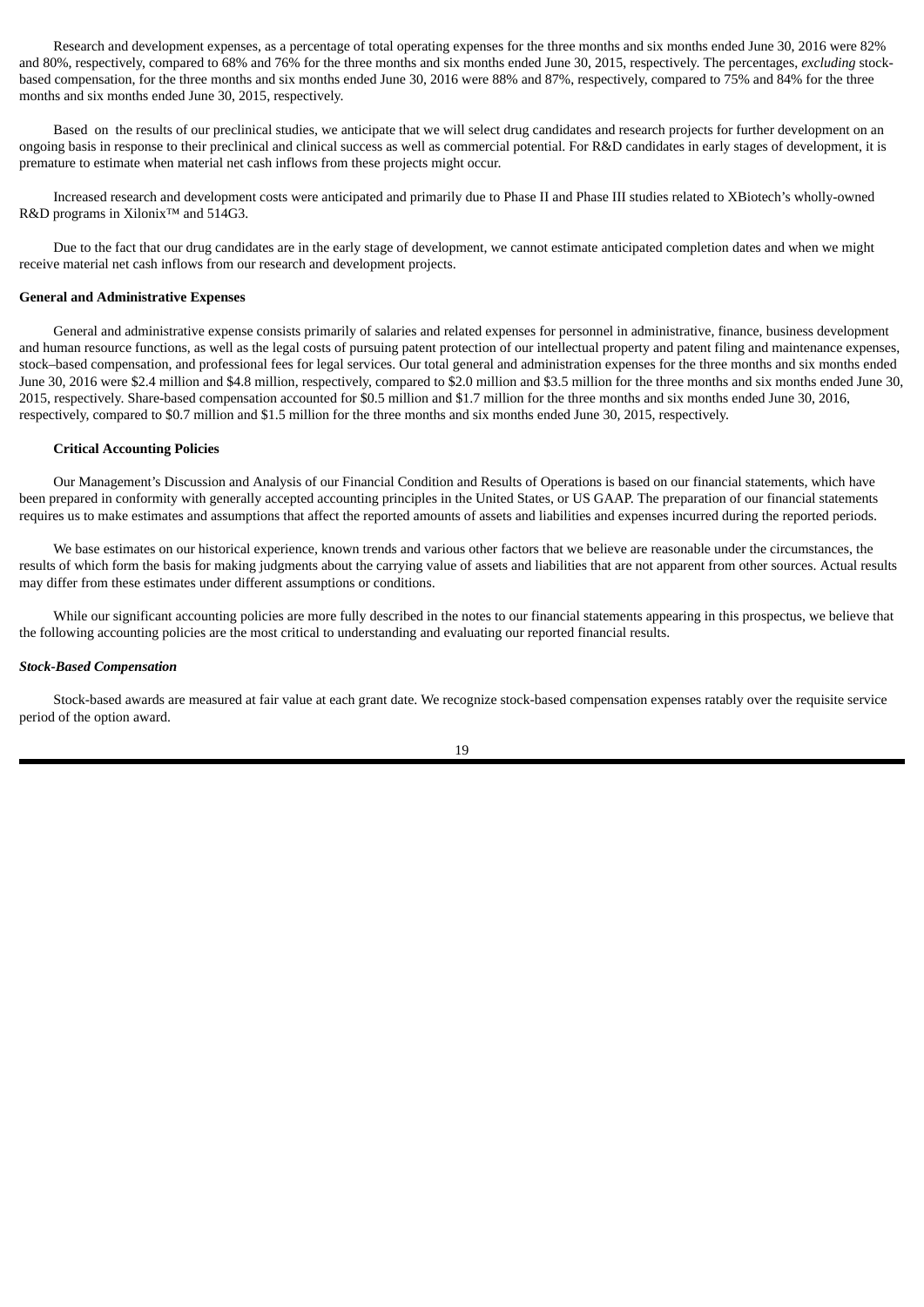#### *Determination of the Fair Value of Stock-Based Compensation Grants*

The determination of the fair value of stock-based compensation arrangements is affected by a number of variables, including estimates of the fair value of our common stock, expected stock price volatility, risk-free interest rate and the expected life of the award. We value stock options using the Black-Scholes option-pricing model, which was developed for use in estimating the fair value of traded options that are fully transferable and have no vesting restrictions. Black-Scholes and other option valuation models require the input of highly subjective assumptions, including the expected stock price volatility. If we made different assumptions, our stock-based compensation expenses, net loss, and net loss per common share could be significantly different. Prior to our IPO in April 2015, we issued common stock for cash consideration to new investors. We believe that such transactions represent the best evidence of fair value of our common stock. Therefore, we used the sales price of our common stock during the three months and six months ended June 30, 2015 as the fair value of our common stock.

The following summarizes the assumptions used for estimating the fair value of stock options granted during the periods indicated:

|                                                  | <b>Three Months Ended</b> | <b>June 30,</b> |             | <b>Six Months Ended</b><br><b>June 30,</b> |  |             |  |  |
|--------------------------------------------------|---------------------------|-----------------|-------------|--------------------------------------------|--|-------------|--|--|
|                                                  | 2016                      |                 | 2015        | 2016                                       |  | 2015        |  |  |
| Dividend yield                                   |                           |                 |             |                                            |  |             |  |  |
| Expected volatility                              | 65%-70%                   |                 | 71%         | 65%-70%                                    |  | 68%-71%     |  |  |
| Risk-free interest rate                          | 1.16%-1.51%               |                 | 1.07%-2.42% | 1.16%-1.82%                                |  | 1.07%-2.42% |  |  |
| Expected life (in years)                         | 5.25-6.25                 |                 | $3-10$      | $5 - 10$                                   |  | $3-10$      |  |  |
| Weighted-average grant date fair value per share | 8.17                      |                 | 13.01       | 6.64                                       |  | 11.49       |  |  |

We have assumed no dividend yield because we do not expect to pay dividends in the foreseeable future, which is consistent with our past practice. The risk-free interest rate assumption is based on observed interest rates for U.S. Treasury securities with maturities consistent with the expected life of our stock options. The expected life represents the period of time the stock options are expected to be outstanding and is based on the simplified method when the stock option includes "plain vanilla" terms. Under the simplified method, the expected life of an option is presumed to be the midpoint between the vesting date and the end of the agreement term. We used the simplified method due to the lack of sufficient historical exercise data to provide a reasonable basis upon which to otherwise estimate the expected life of the stock options. For stock options that did not include "plain vanilla" terms we used the contractual life of the stock option as the expected life. Such stock options consisted primarily of options issued to our board of directors that were immediately vested at issuance. Due to the lack of sufficient trading history for our common stock, expected volatility is based on historical volatilities for publicly traded stock of comparable companies over the estimated expected life of the stock options.

We based our estimate of pre-vesting forfeitures, or forfeiture rate, on historical forfeiture rates. We apply the estimated forfeiture rate to the total estimated fair value of the awards, as derived from the Black-Scholes model, to compute the stock-based compensation expenses, net of pre-vesting forfeitures, to be recognized in our consolidated statements of operations.

### **Results of Operations**

#### *Revenue*

We did not record any revenue during the three months and six months ended June 30, 2016 and 2015.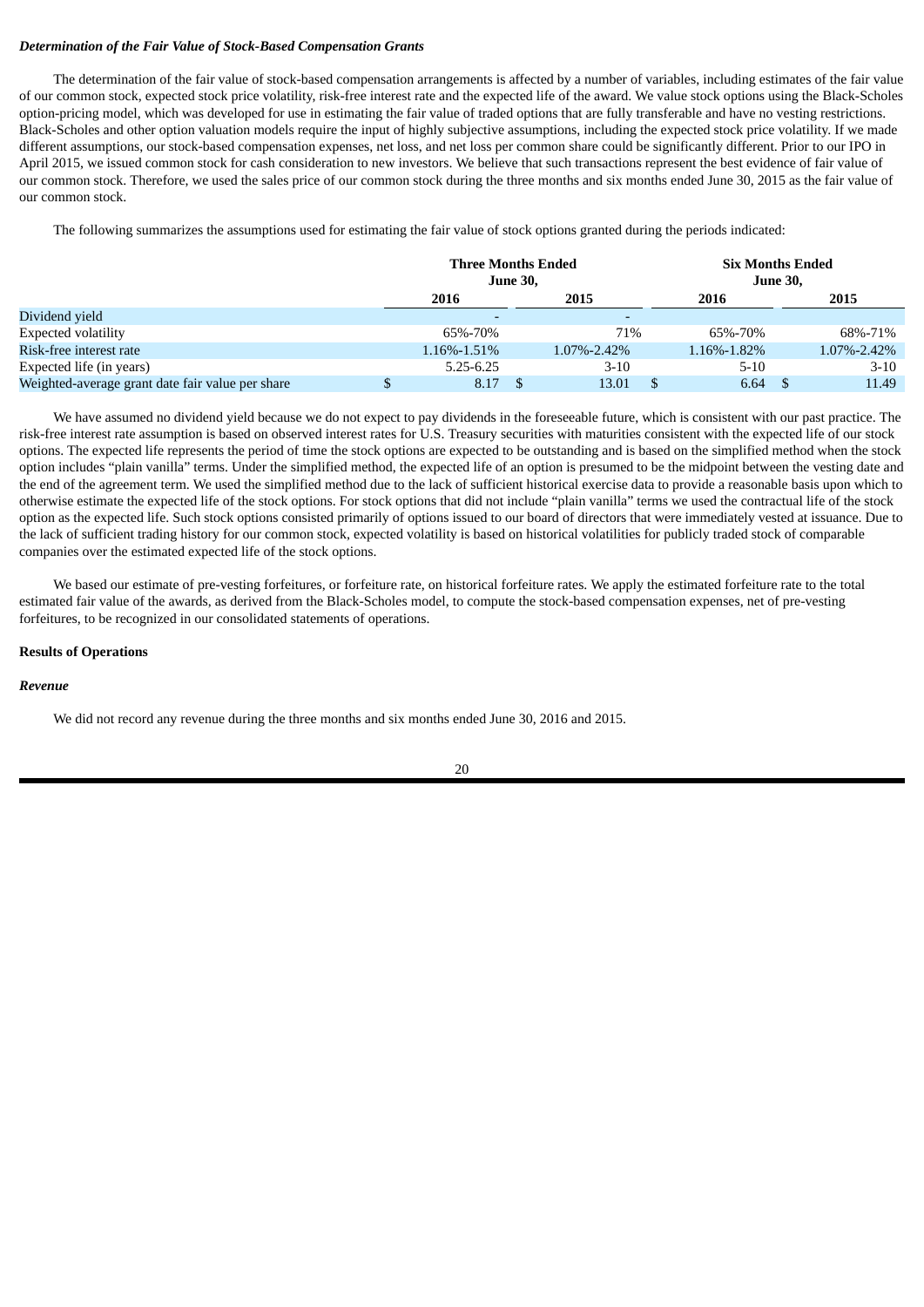#### *Expenses*

#### *Research and Development*

Research and Development costs are summarized as follows (in thousands):

|                                        | <b>Three Months Ended June 30,</b> |  |       |  | Increase   | % Increase |
|----------------------------------------|------------------------------------|--|-------|--|------------|------------|
|                                        | 2016                               |  | 2015  |  | (Decrease) | (Decrease) |
| Salaries and related expenses          | 1,980                              |  | 1.546 |  | 434        | 28%        |
| Laboratory and manufacturing supplies  | 2,762                              |  | 704   |  | 2.058      | 292%       |
| Clinical trials and sponsored research | 4,657                              |  | 715   |  | 3,942      | 551%       |
| Stock-based compensation               | 587                                |  | 521   |  | 66         | 13%        |
| Other                                  | 1,230                              |  | 896   |  | 334        | 37%        |
| Total                                  | 11,216                             |  | 4,382 |  | 6,834      | 156%       |

|                                        | Six Months Ended June 30, |        | Increase   | % Increase |
|----------------------------------------|---------------------------|--------|------------|------------|
|                                        | 2016                      | 2015   | (Decrease) | (Decrease) |
| Salaries and related expenses          | 3,837                     | 2,976  | 861        | 29%        |
| Laboratory and manufacturing supplies  | 3,538                     | 2,039  | 1,499      | 74%        |
| Clinical trials and sponsored research | 8,313                     | 3,405  | 4,908      | 144%       |
| Stock-based compensation               | 1,184                     | 976    | 208        | 21%        |
| Other                                  | 2.156                     | 1.771  | 385        | 22%        |
| Total                                  | 19.028                    | 11.167 | 7.861      | 70%        |

We do not currently track our internal research and development costs or our personnel and related costs on an individual drug candidate basis. We use our research and development resources, including employees and our drug discovery technology, across multiple drug development programs. As a result, we cannot state precisely the costs incurred for each of our research and development programs or our clinical and preclinical drug candidates.

Research and development expenses increased by 156% to \$11.2 million for the three months ended June 30, 2016 compared to \$4.4 million for the three months ended June 30, 2015 Research and development expenses increased by 70% to \$19.0 million for the six months ended June 30, 2016 compared to \$11.2 million for the six months ended June 30, 2015.

The three month increase in research and development expenses was mainly due to a \$3.9 million increase in clinical trial activities, related to a trial expanded from a U.S. trial to a global trial. In addition there was a continued increase in laboratory and manufacturing supplies expense due to the increase of the manufacturing activities as well as preparation for new building supplies. Salaries and related expenses continued to increase related to the growing size of the workforce.

Compared to the six months ended June 30, 2015, the research and development expense increase in the six months ended June 30, 2016 was primarily caused by a substantial growth in the clinical trial activity, mainly in Europe, the US and Asia. The laboratory and manufacturing supplies increase was principally due to the manufacturing activities as well as the research activities. Labor costs also increased due to an increase of current employee's salaries and an increase in the size of the Research and Development workforce from 40 to 77.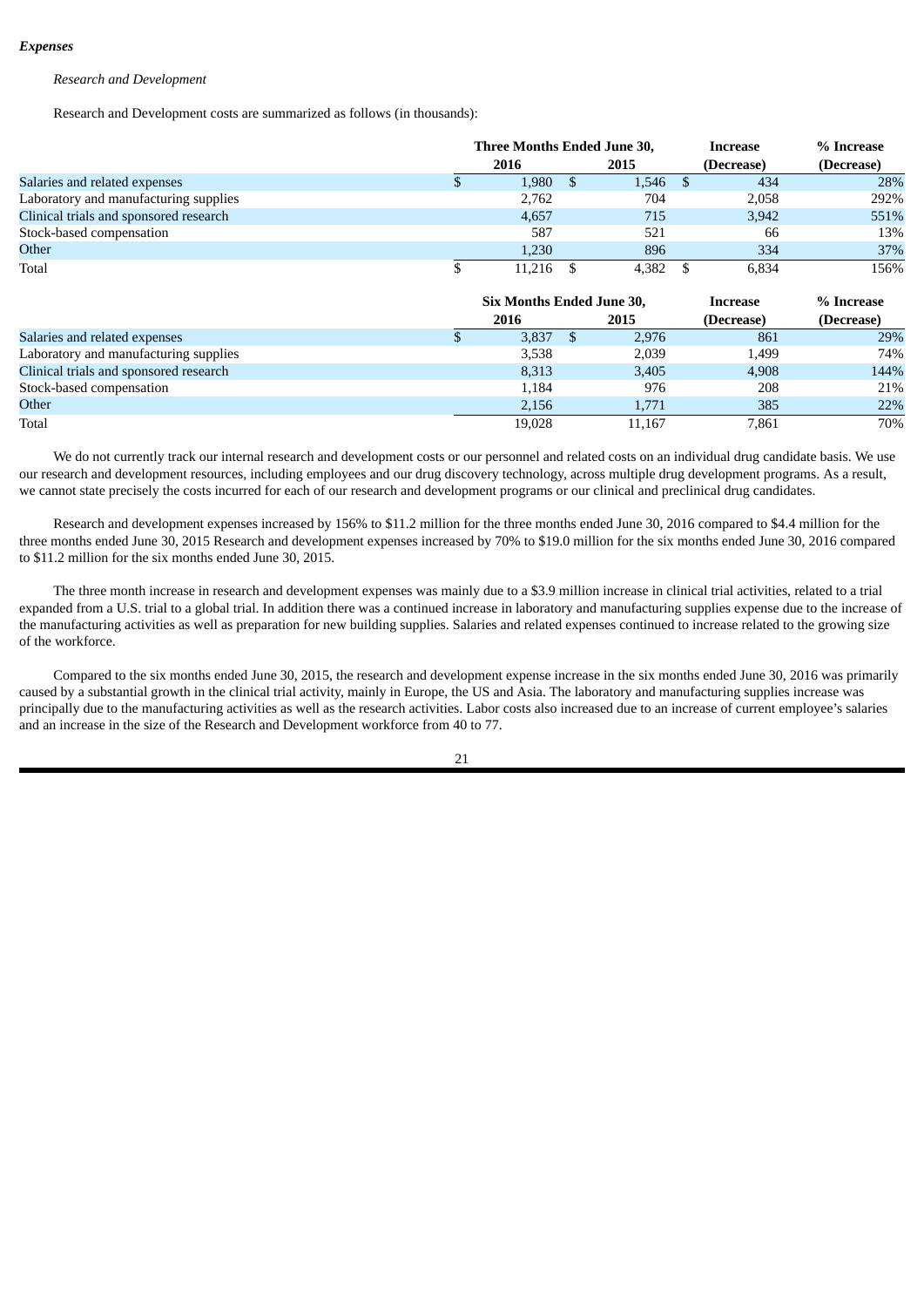#### *General and Administrative*

General and administrative costs are summarized as follows (in thousands):

|                               | Three Months Ended June 30, |       |  |       | Increase   | % Increase |
|-------------------------------|-----------------------------|-------|--|-------|------------|------------|
|                               | 2016                        |       |  | 2015  | (Decrease) | (Decrease) |
| Salaries and related expenses |                             | 386   |  | 410   | (24)       | (6%)       |
| Patent filing expense         |                             | 207   |  | 256   | (49)       | (19%)      |
| Stock-based compensation      |                             | 511   |  | 726   | (215)      | (30%)      |
| Professional fees             |                             | 768   |  | 290   | 478        | 165%       |
| Other                         |                             | 527   |  | 357   | 170        | 48%        |
| Total                         |                             | 2,399 |  | 2,039 | 360        | 18%        |

|                               | Six Months Ended June 30, |       | Increase   | % Increase |
|-------------------------------|---------------------------|-------|------------|------------|
|                               | 2016                      | 2015  | (Decrease) | (Decrease) |
| Salaries and related expenses | 913                       | 609   | 304        | 50%        |
| Patent filing expense         | 353                       | 483   | (130)      | (27%)      |
| Stock-based compensation      | 1,730                     | 1,493 | 237        | 16%        |
| Professional fees             | 860                       | 422   | 438        | 104%       |
| Other                         | 979                       | 452   | 527        | 117%       |
| Total                         | 4.835                     | 3,459 | 1,376      | 40%        |

General and administrative expenses increased 18% to \$2.4 million for the three months ended June 30, 2016 compared to \$2.0 million for the three months ended June 30, 2015. General and administrative expenses increased 40% to \$4.8 million for the six months ended June 30, 2015 compared to \$3.5 million for the six months ended June 30, 2015.

The three months increase was primarily related to a \$0.5 million increase in public relations fees. The decrease in stock–based compensation expenses of \$0.2 million due to the grant of stock options to new employees by the Company from April 1, 2015 to June 30, 2016, which offset the total increase. Other expenses also increased including the increase in insurance and recruiting activities.

The six months increase was principally due to the growing of our workforce, an increase in stock-based compensation and the \$0.5 million increase in public relations fees. The increase in salaries and related expenses was due to new employees in the general and administrative department, including the Chief Financial Officer. Stock-based compensation also increased due to the grant of stock options to board members in Q1 2016 that were immediately vested. Other reasons for increases included insurance, travel expense and recruiting activities.

## *Other income*

The following table summarizes other income (in thousands):

|                              | Three months Ended June 30, |  |       | Six months Ended June 30, |      |  |       |
|------------------------------|-----------------------------|--|-------|---------------------------|------|--|-------|
|                              | 2016                        |  | 2015  |                           | 2016 |  | 2015  |
| Foreign exchange gain (loss) |                             |  | (323) |                           | (16) |  | (232) |
| Total                        |                             |  | (323) |                           | 16)  |  | (232) |

Other income consists primarily of a \$7 thousand foreign exchange loss for the three months ended June 30, 2016, compared to a \$323 thousand loss for the three months ended June 30, 2015. Also, foreign exchange loss for the six months ended June 30, 2016 was \$16 thousand, compared to \$232 thousand for the six months ended June 30, 2015.

## **Liquidity and Capital Resources**

Our cash requirements could change materially as a result of the progress of our research and development and clinical programs, licensing activities, acquisitions, divestitures or other corporate developments.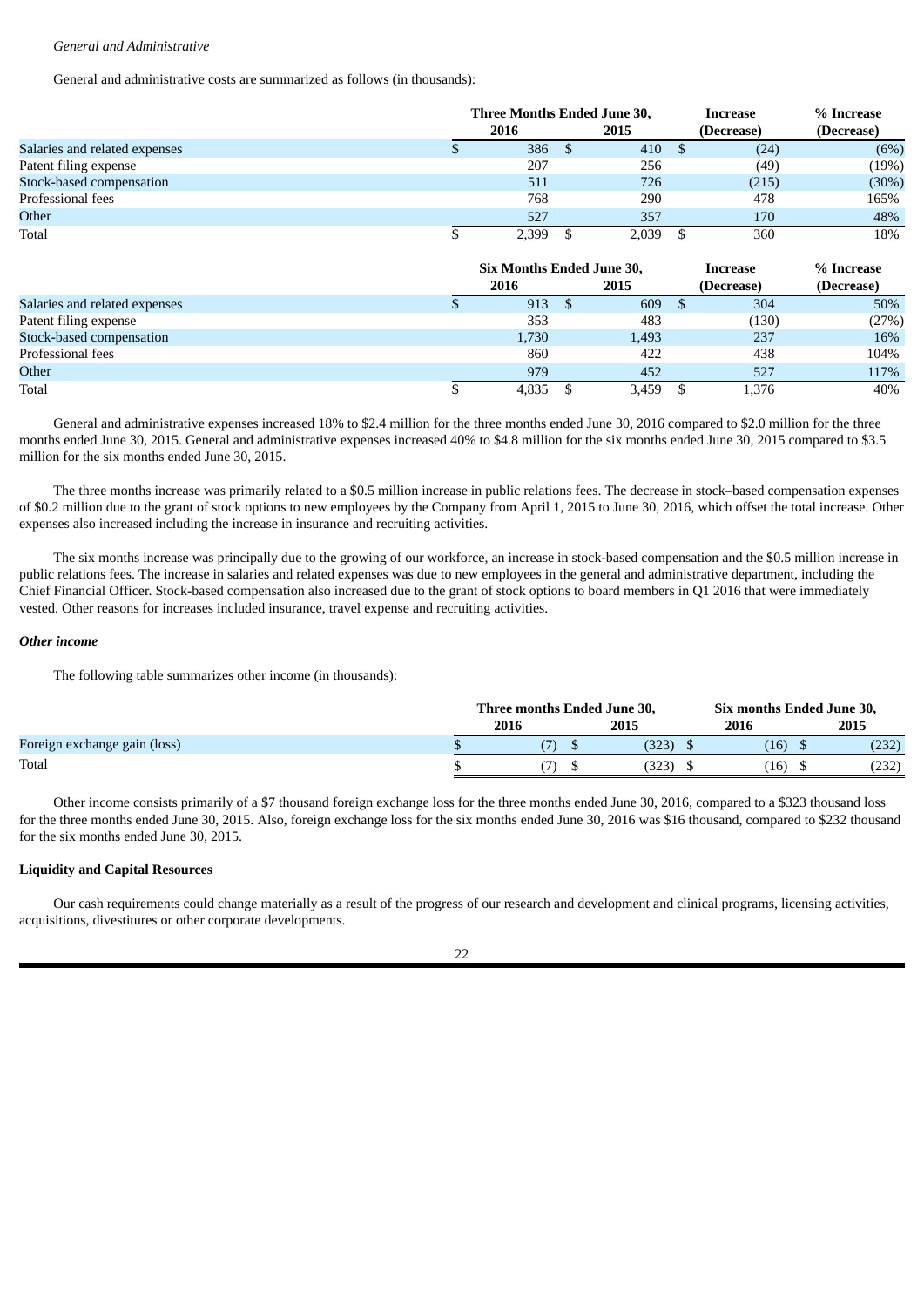Since our inception on March 22, 2005 through June 30, 2016, we have funded our operations principally through the sales of equity securities in private and public transactions, which have provided aggregate cash proceeds of approximately \$221.7 million. The following table summarizes our sources and uses of cash (in thousands):

|                                                              | Six Months Ended June 30, |                |           |  |  |  |  |  |  |
|--------------------------------------------------------------|---------------------------|----------------|-----------|--|--|--|--|--|--|
| Net cash (used in) provided by:                              |                           | 2016           | 2015      |  |  |  |  |  |  |
| <b>Operating activities</b>                                  |                           | $(18, 198)$ \$ | (15, 394) |  |  |  |  |  |  |
| Investing activities                                         |                           | (8,774)        | (2,210)   |  |  |  |  |  |  |
| <b>Financing activities</b>                                  |                           | 707            | 77,438    |  |  |  |  |  |  |
| Effect of foreign exchange rate on cash and cash equivalents |                           |                | 219       |  |  |  |  |  |  |
| Net change in cash and cash equivalents                      |                           | $(26,253)$ \$  | 60.053    |  |  |  |  |  |  |

During the six months ended June 30, 2016 and 2015, our operating activities used net cash of \$18.2 million and \$15.4 million, respectively. The use of net cash in each of these periods primarily resulted from our net losses. The increase in net loss from operations for the six months ended June 30, 2016 as compared to the six months ended June 30, 2015 was mainly due to increases in clinical trial activities, labor cost and manufacturing supplies.

During the six months ended June 30, 2016 and 2015, our investing activities used net cash of \$8.7 million and \$2.2 million, respectively. We spent approximately \$3.4 million more on the construction of new facilities during the six months ended June 30, 2016 compared to the six months ended June 30, 2015.

During the six months ended June 30, 2016 and 2015, our financing activities provided net cash proceeds of \$0.7 million and \$77.4 million, respectively. During the six months ended June 30, 2016, employees exercised stock options to purchase a total of 149,570 shares of common stock. In April 2015, we sold an aggregate of 4,000,000 shares of our common stock at a price of \$19.00 per share and received IPO proceeds of \$76.0 million and incurred offering costs of \$5.4 million, which consisted of underwriters' commission direct incremental legal, accounting and other professional service fees related to our IPO.

#### **Contractual Obligations and Commitments**

On January 12, 2008, we entered a lease agreement to lease our facility in Austin, Texas. On September 15, 2010, we entered into a second lease agreement to lease additional space in Austin, Texas. On March 20, 2014, we extended the lease for an additional 21 months on the same terms and rental rates as the current lease. Rent expense was \$180 thousand and \$197 thousand for the three months ended June 30, 2016 and 2015, respectively. On February 28, 2015, we extended the lease for another 4 years. The future minimum lease payments are as follows as of June 30, 2016 (in thousands):

|                                  | Less than    |  |        |  | More than 3 |  |                          |
|----------------------------------|--------------|--|--------|--|-------------|--|--------------------------|
| <b>Contractual Obligations</b>   | <b>Total</b> |  | . Year |  | - 3 Years   |  | vears                    |
| <b>Operating facility leases</b> | 1.235        |  | 455    |  | 780         |  |                          |
| Total contractual obligations    | 1.235        |  | 455    |  | 780         |  | $\overline{\phantom{a}}$ |
|                                  |              |  |        |  |             |  |                          |

New building construction was set to complete at the end of August, 2016, per our contract. The construction is now set to be completed at the end of September 2016. The total estimated future payment to our general contractor is \$8.9 million. The last payment is expected to occur in Q3 2016.

#### **Off-Balance Sheet Arrangements**

Since inception, we have not engaged in any off-balance sheet activities, including the use of structured finance, special purpose entities or variable interest entities.

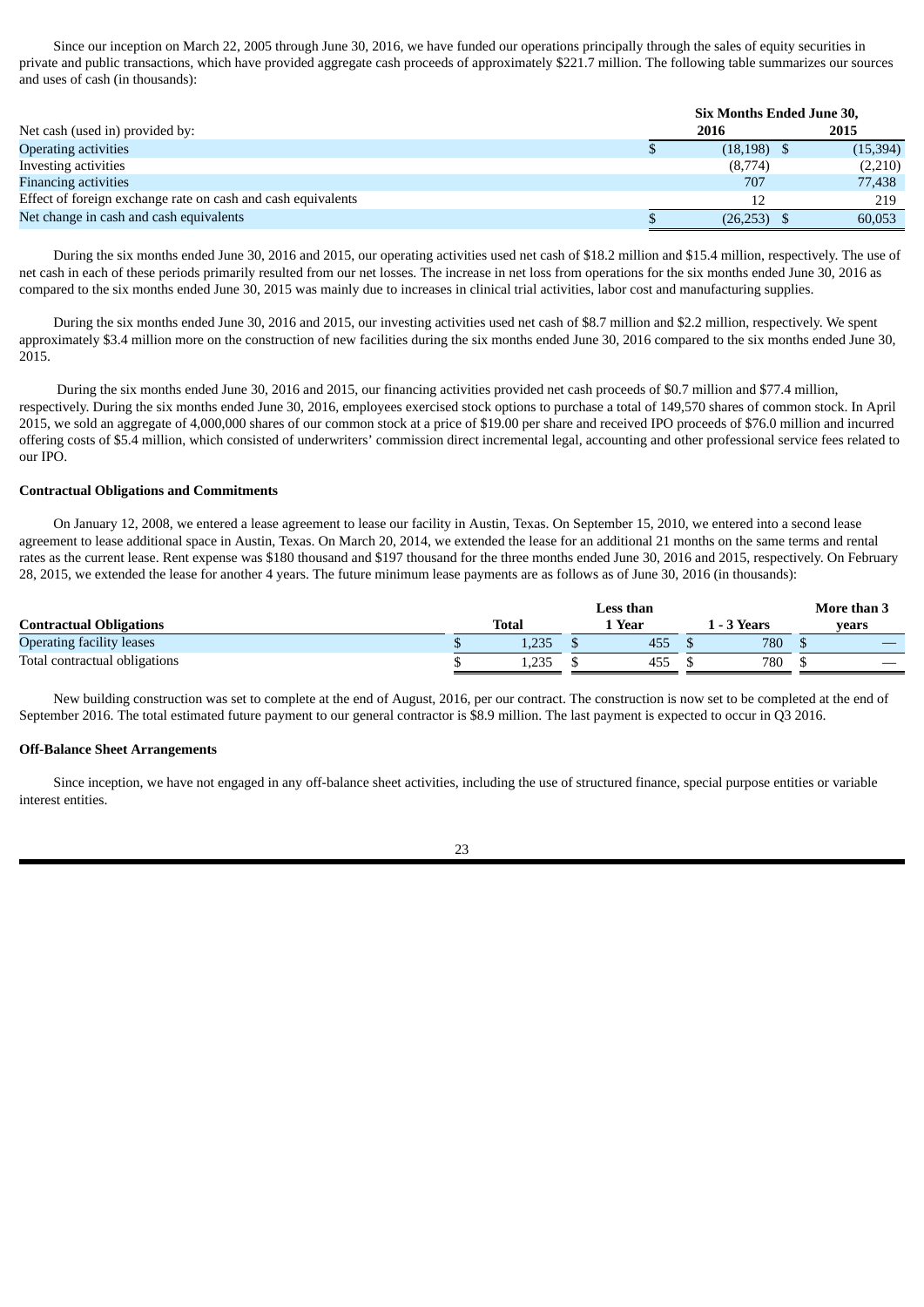#### <span id="page-23-0"></span>**Item 3. Quantitative and Qualitative Disclosure of Market Risks**

The Company is not currently exposed to material market risk arising from financial instruments, changes in interest rates or commodity prices, or fluctuations in foreign currencies. The Company currently engages in no hedging activities.

#### <span id="page-23-1"></span>**Item 4. Controls and Procedures**

## **Management's Evaluation of our Disclosure Controls and Procedures**

As of the end of the period covered by this Quarterly Report on Form 10-Q, an evaluation was carried out by the Company's management, with the participation of the Chief Executive Officer and Principal Financial Officer, of the effectiveness of the Company's disclosure controls and procedures, as defined in Rule 13a-15(e) and 15d-15(e) under the Securities Exchange Act of 1934. Based on such evaluation, the Chief Executive Officer and Principal Financial Officer concluded that the Company's disclosure controls and procedures are effective to ensure that information required to be disclosed in the reports the Company files or furnishes under the Securities Exchange Act of 1934 is recorded, processed, summarized and reported within the time periods specified in the SEC's rules and regulations, and are operating in an effective manner.

#### **Changes in Internal Control Over Financial Reporting**

There was no change in our internal control over financial reporting that occurred during the quarter ended June 30, 2016 that has materially affected, or is reasonably likely to materially affect, our internal control over financial reporting.

## **Limitations on Effectiveness of Controls and Procedures**

In designing and evaluating the disclosure controls and procedures, management recognizes that any controls and procedures, no matter how well designed and operated, can provide only reasonable assurance of achieving the desired control objectives. In addition, the design of disclosure controls and procedures must reflect the fact that there are resource constraints and that management is required to apply judgment in evaluating the benefits of possible controls and procedures relative to their costs.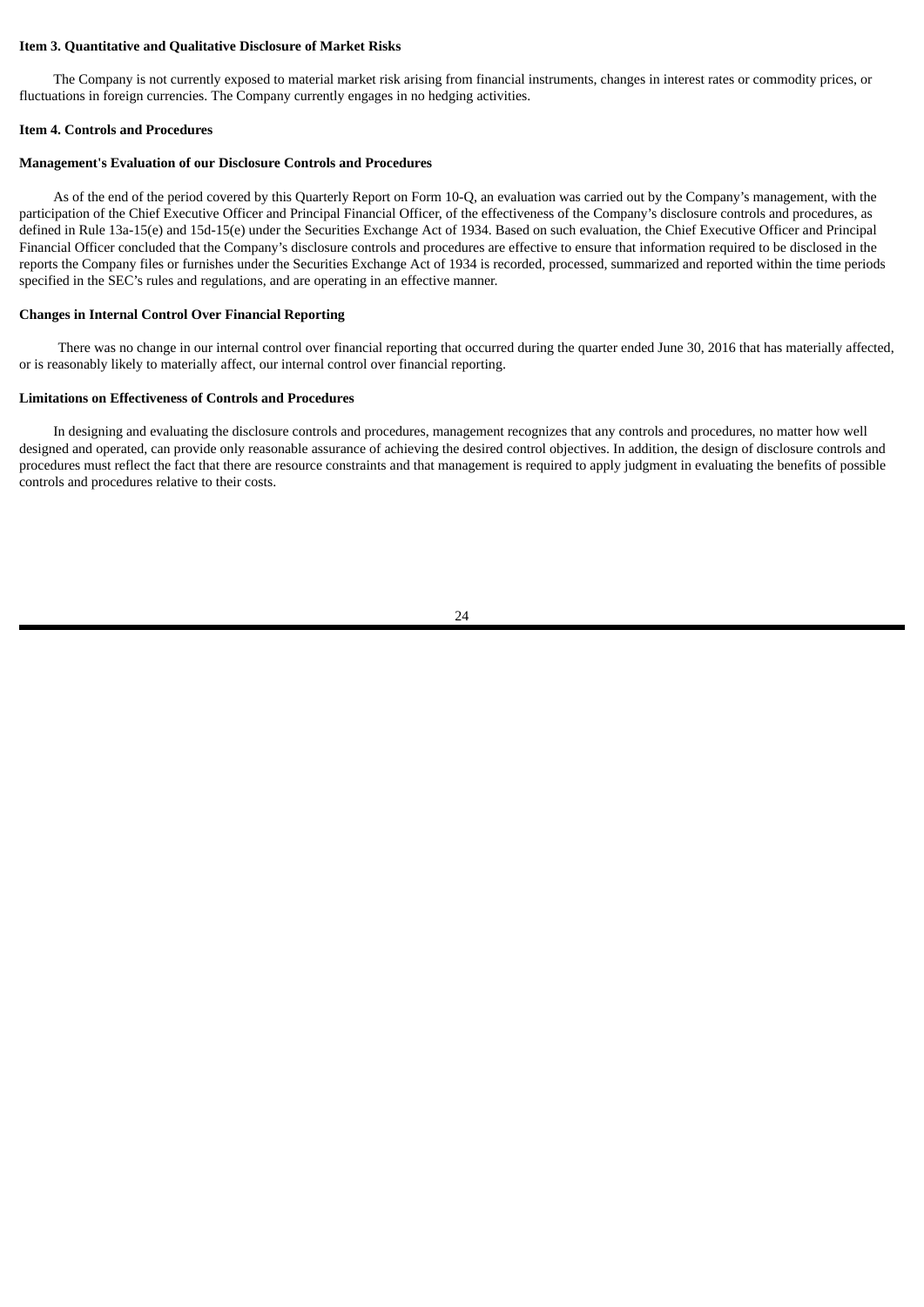#### **PART II - OTHER INFORMATION**

#### <span id="page-24-1"></span><span id="page-24-0"></span>**Item 1. Legal Proceedings**

On December 1, 2015, a purported securities class action complaint captioned *Yogina Rezko v. XBiotech Inc., John Simard, Queena Han and WR Hambrecht & Co., LLC* was filed against us, certain of our officers and directors and the underwriter for our initial public offering in the Superior Court for the State of California, Los Angeles County. On December 2, 2015, a purported securities class action complaint captioned *Linh Tran v. XBiotech Inc., John Simard and Queena Han* was filed against us and certain of our officers and directors in U.S. District Court for the Western District of Texas. The lawsuits are based on substantially similar factual allegations and purport to be class actions brought on behalf of purchasers of the Company's securities during the period from April 15, 2015 through November 23, 2015. The complaint filed in California state court alleges that the defendants violated the Securities Act of 1933, as amended (the "Securities Act"), and the complaint filed in federal court alleges that the defendants violated the Securities Exchange Act of 1934, as amended (the "Exchange Act"), in each case by making materially false and misleading statements concerning the Company's Phase III clinical trial conducted in Europe to assess Xilonix™ as a treatment for colorectal cancer. The California complaint purports to assert claims for violations of Sections 11, 12(a)(2) and 15 of the Securities Act, and the federal complaint purports to assert claims for violation of Sections 10(b) and 20(a) of the Exchange Act and Rule 10b-5 promulgated thereunder. Both complaints seek, on behalf of the purported class, an unspecified amount of monetary damages, interest, fees and expenses of attorneys and experts, and other relief.

In February 24, 2016, following a proceeding to select a lead plaintiff in the federal case, the court issued an order appointing Mr. Kresimir Corak as lead plaintiff. The plaintiff filed an amended complaint in the federal case on April 8, 2016. We filed a motion to dismiss brief with the court on May 23, 2016, while plaintiffs filed a response brief on July 7, 2016. In the California case, the plaintiffs filed an amended complaint on June 7, 2016. We responded with a demurrer in August 2016. No trial or other dates have been set in either case.

#### <span id="page-24-2"></span>**Item 1A. Risk Factors**

There have been no material changes to the risk factors included in our Annual Report on Form 10-K for the year ended December 31, 2015. Please carefully consider the information set forth in this Quarterly Report on Form 10-Q and the risk factors discussed in Part I, "Item 1A. Risk Factors" in our Annual Report on Form 10-K for the year ended December 31, 2015, which could materially affect our business, financial condition or future results. The risks described in our Annual Report on Form 10-K, as well as other risks and uncertainties, could materially and adversely affect our business, results of operations and financial condition, which in turn could materially and adversely affect the trading price of shares of our Common Stock. Additional risks not currently known or currently material to us may also harm our business.

#### <span id="page-24-3"></span>**Item 2. Unregistered Sale of Equity Securities and Use of Proceeds**

Not Applicable.

#### <span id="page-24-4"></span>**Item 3. Defaults upon Senior Securities**

Not Applicable.

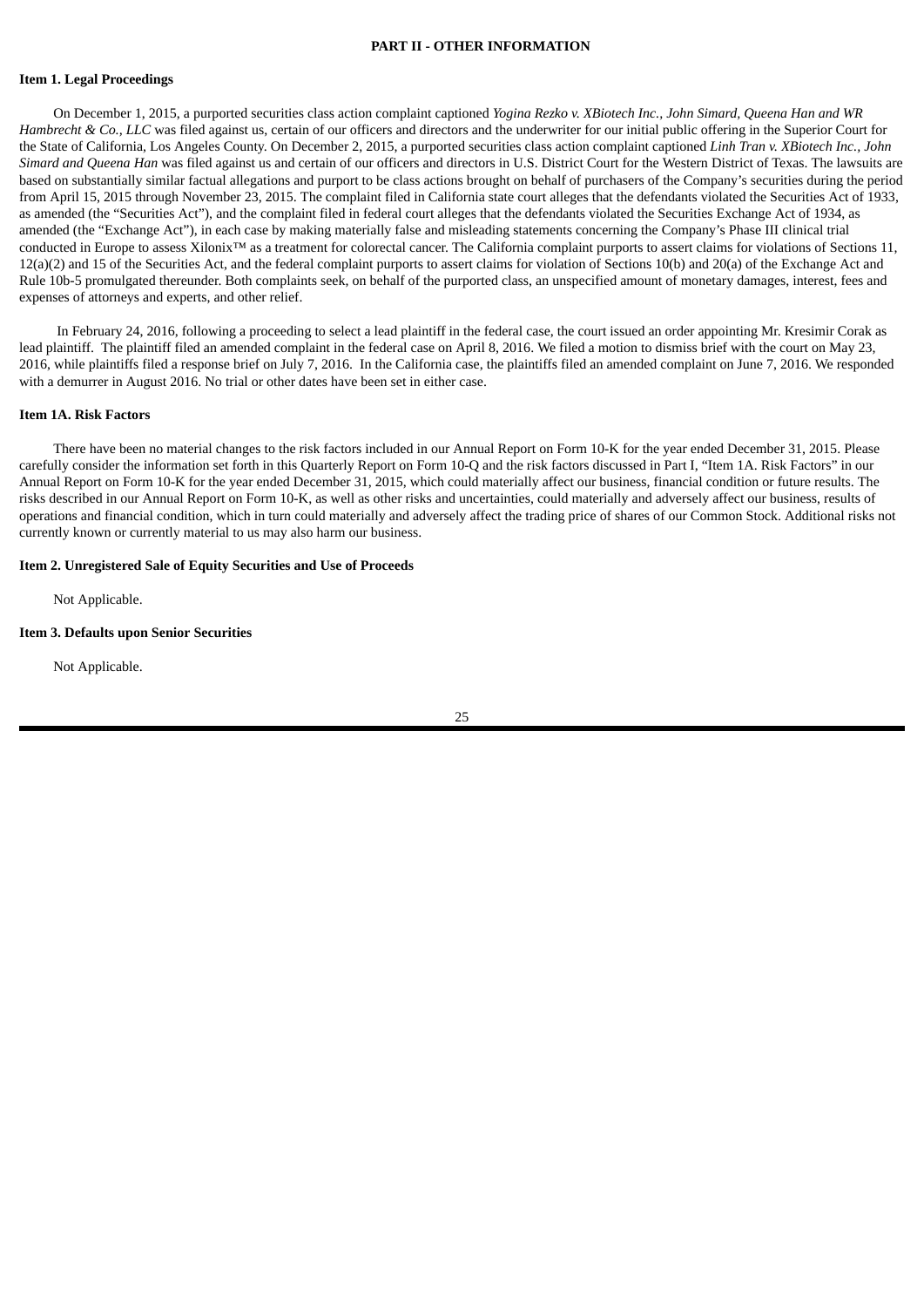## <span id="page-25-0"></span>**Item 4. Mine Safety Disclosures**

Not Applicable.

## <span id="page-25-1"></span>**Item 5. Other Information.**

On August 11<sup>th</sup>, the Company's Chief Financial Officer Scott Whitehurst announced that due to health reasons he was retiring. His resignation from his position at XBiotech was effective immediately.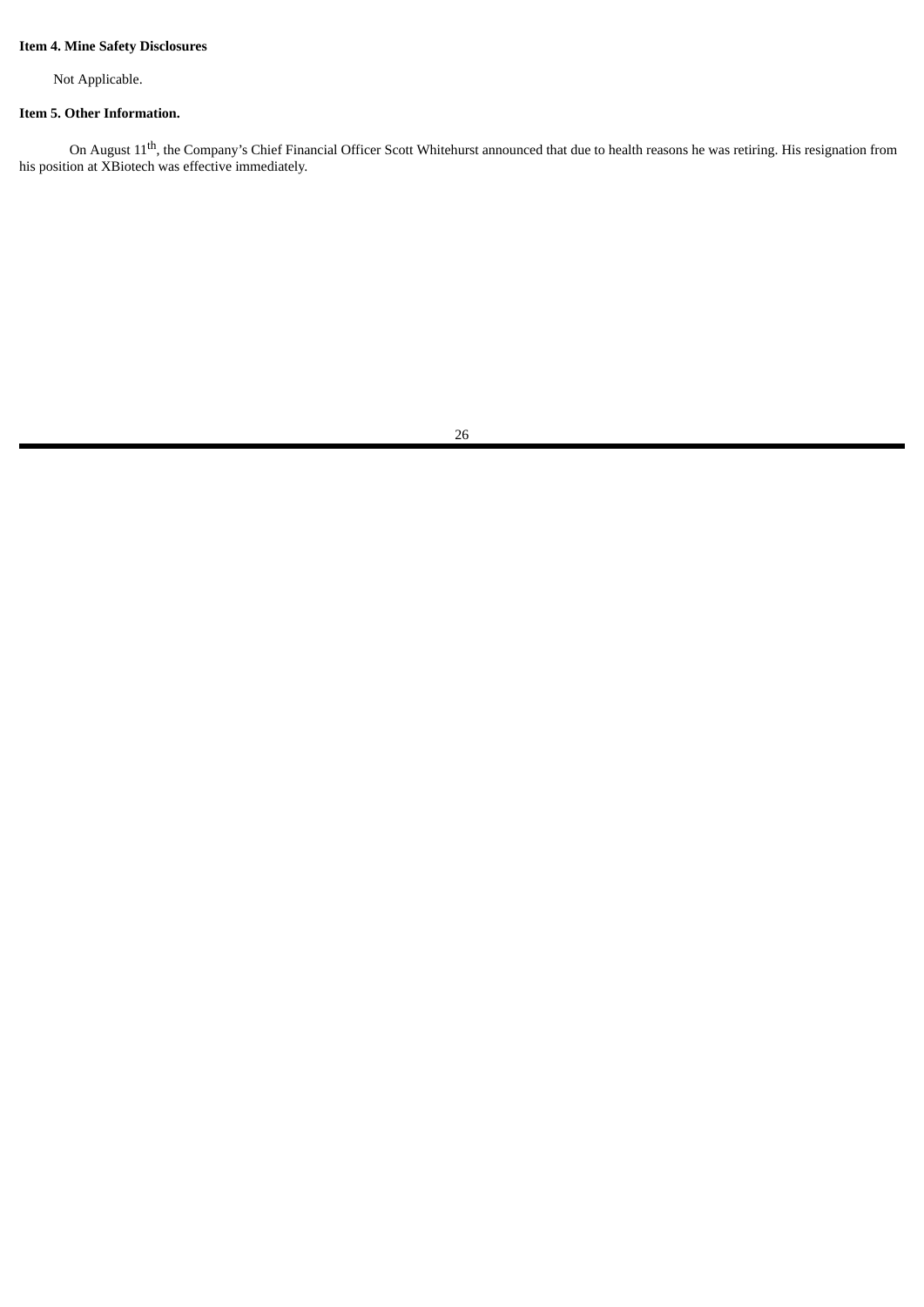## <span id="page-26-0"></span>**Item 6. Exhibits.**

| 31.1 | Certification of Principal Executive Officer Required Under Rule 13a-14(a) and 15d-14(a) of the Securities Exchange Act of 1934, as<br>amended.                                                                                                                                                                                                                                                                                                                                                     |
|------|-----------------------------------------------------------------------------------------------------------------------------------------------------------------------------------------------------------------------------------------------------------------------------------------------------------------------------------------------------------------------------------------------------------------------------------------------------------------------------------------------------|
| 31.2 | Certification of Principal Financial Officer Required Under Rule 13a-14(a) and 15d-14(a) of the Securities Exchange Act of 1934, as<br>amended.                                                                                                                                                                                                                                                                                                                                                     |
| 32.1 | Certification of Principal Executive Officer and Principal Financial Officer Required Under Rule 13a-14(b) of the Securities Exchange<br>Act of 1934, as amended, and 18 U.S.C. §1350.                                                                                                                                                                                                                                                                                                              |
| 101  | The following financial statements from the XBiotech Inc. Quarterly Report on Form 10-Q for the quarter ended June 30, 2016,<br>formatted in Extensive Business Reporting Language (XBRL): (i) condensed consolidated balance sheets, (ii) condensed consolidated<br>statements of operations, (iii) condensed consolidated statements of comprehensive loss, (iv) condensed consolidated statements of<br>cash flows and (y) notes to condensed consolidated financial statements (detail tagged). |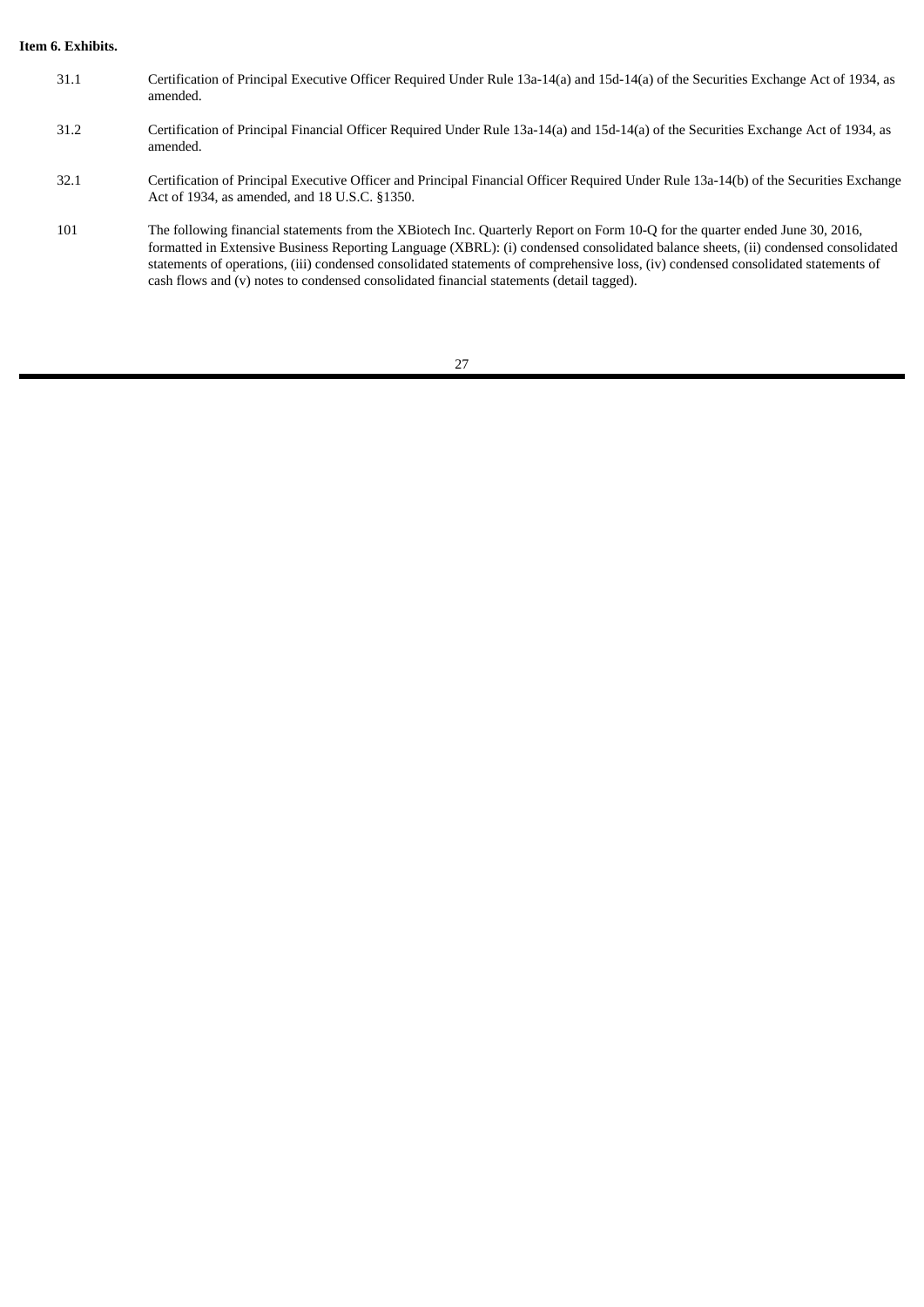### <span id="page-27-0"></span>**SIGNATURES**

Pursuant to the requirements of the Securities Exchange Act of 1934, the registrant has duly caused this report to be signed on its behalf by the undersigned, thereunto duly authorized.

Date: August 12, 2016 **XBIOTECH INC.** 

- By: /S/ John Simard John Simard President, Chief Executive Officer and Director (*Principal Executive Officer*)
- Date: August 12, 2016 By: /S/ Queena Han Queena Han Vice President, Finance and Human Resources, and Secretary (*Principal Financial Officer and Principal Accounting Officer*)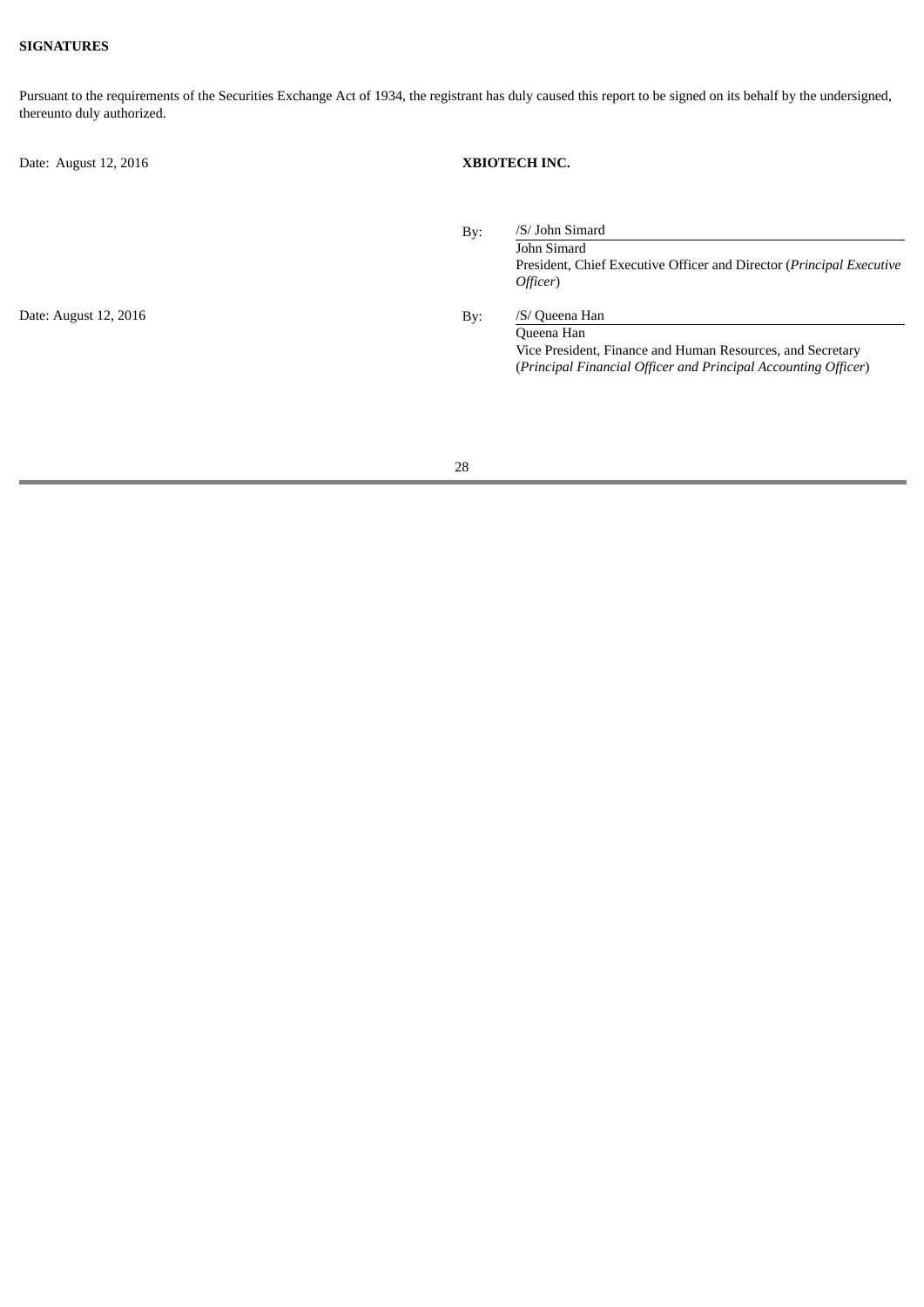## **CERTIFICATIONS**

I, John Simard, certify that:

1. I have reviewed this quarterly report on Form 10-Q of XBiotech Inc.;

2. Based on my knowledge, this report does not contain any untrue statement of a material fact or omit to state a material fact necessary to make the statements made, in light of the circumstances under which such statements were made, not misleading with respect to the period covered by this report;

3. Based on my knowledge, the financial statements, and other financial information included in this report, fairly present in all material respects the financial condition, results of operations and cash flows of the registrant as of, and for, the periods presented in this report;

4. The registrant's other certifying officer and I are responsible for establishing and maintaining disclosure controls and procedures (as defined in Exchange Act Rules 13a-15(e) and 15d-15(e)) and internal control over financial reporting (as defined in Exchange Act Rules 13a-15(f) and 15d-15(f)) for the registrant and have:

- (a) Designed such disclosure controls and procedures, or caused such disclosure controls and procedures to be designed under our supervision, to ensure that material information relating to the registrant, including its consolidated subsidiaries, is made known to us by others within those entities, particularly during the period in which this report is being prepared;
- (b) Designed such internal control over financial reporting, or caused such internal control over financial reporting to be designed under our supervision, to provide reasonable assurance regarding the reliability of financial reporting and the preparation of financial statements for external purposes in accordance with generally accepted accounting principles;
- (c) Evaluated the effectiveness of the registrant's disclosure controls and procedures and presented in this report our conclusions about the effectiveness of the disclosure controls and procedures, as of the end of the period covered by this report based on such evaluation; and
- (d) Disclosed in this report any change in the registrant's internal control over financial reporting that occurred during the registrant's most recent fiscal quarter (the registrant's fourth fiscal quarter in the case of an annual report) that has materially affected, or is reasonably likely to materially affect, the registrant's internal control over financial reporting; and

5. The registrant's other certifying officer and I have disclosed, based on our most recent evaluation of internal control over financial reporting, to the registrant's auditors and the audit committee of the registrant's board of directors (or persons performing the equivalent functions):

- (a) All significant deficiencies and material weaknesses in the design or operation of internal control over financial reporting which are reasonably likely to adversely affect the registrant's ability to record, process, summarize and report financial information; and
- (b) Any fraud, whether or not material, that involves management or other employees who have a significant role in the registrant's internal control over financial reporting.

Date: August 12, 2016

/S/ John Simard John Simard Chief Executive Officer and President (Principal Executive Officer)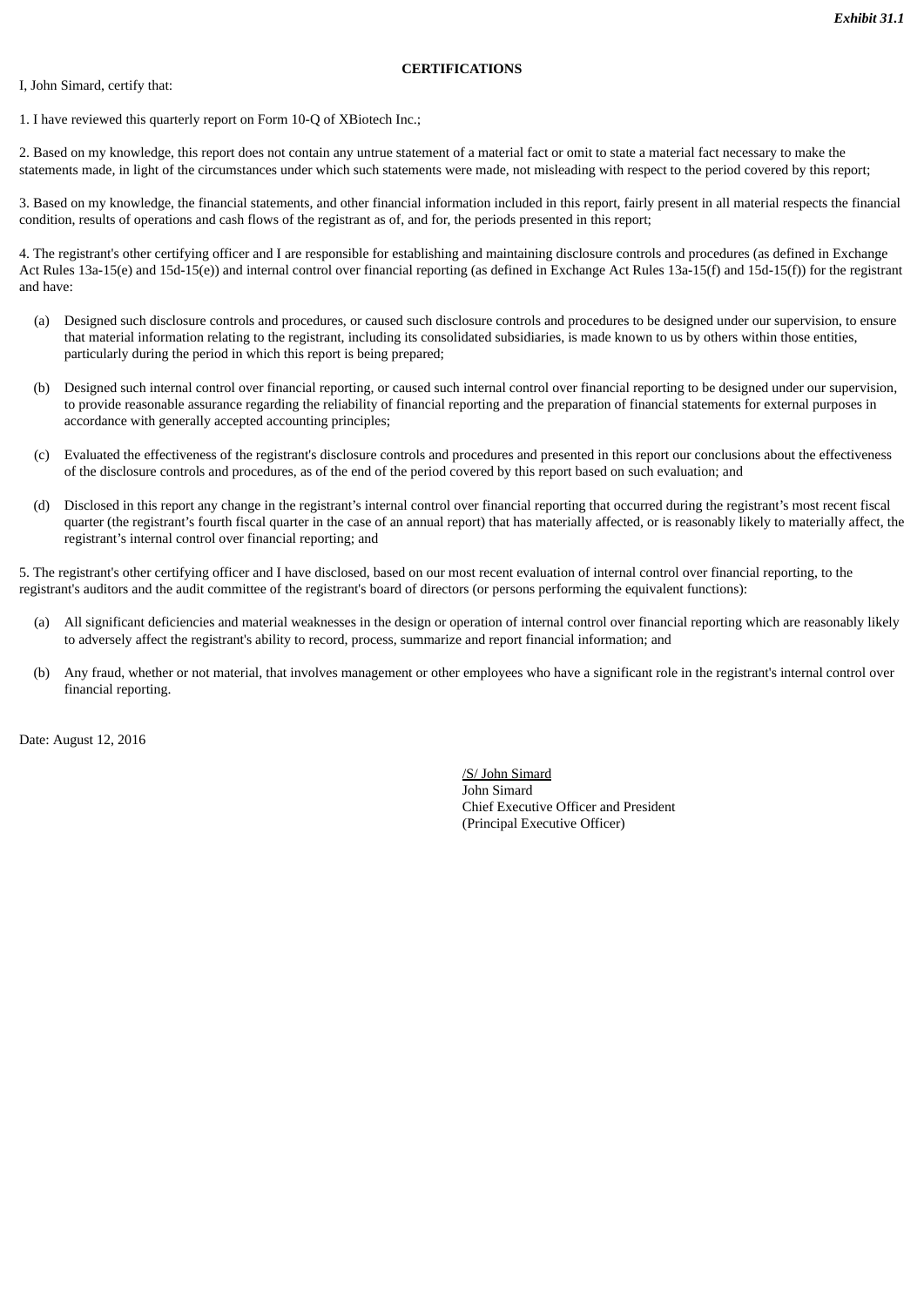## **CERTIFICATIONS**

I, Queena Han, certify that:

1. I have reviewed this quarterly report on Form 10-Q of XBiotech Inc.;

2. Based on my knowledge, this report does not contain any untrue statement of a material fact or omit to state a material fact necessary to make the statements made, in light of the circumstances under which such statements were made, not misleading with respect to the period covered by this report;

3. Based on my knowledge, the financial statements, and other financial information included in this report, fairly present in all material respects the financial condition, results of operations and cash flows of the registrant as of, and for, the periods presented in this report;

4. The registrant's other certifying officer and I are responsible for establishing and maintaining disclosure controls and procedures (as defined in Exchange Act Rules 13a-15(e) and 15d-15(e)) and internal control over financial reporting (as defined in Exchange Act Rules 13a-15(f) and 15d-15(f)) for the registrant and have:

- (a) Designed such disclosure controls and procedures, or caused such disclosure controls and procedures to be designed under our supervision, to ensure that material information relating to the registrant, including its consolidated subsidiaries, is made known to us by others within those entities, particularly during the period in which this report is being prepared;
- (b) Designed such internal control over financial reporting, or caused such internal control over financial reporting to be designed under our supervision, to provide reasonable assurance regarding the reliability of financial reporting and the preparation of financial statements for external purposes in accordance with generally accepted accounting principles;
- (c) Evaluated the effectiveness of the registrant's disclosure controls and procedures and presented in this report our conclusions about the effectiveness of the disclosure controls and procedures, as of the end of the period covered by this report based on such evaluation; and
- (d) Disclosed in this report any change in the registrant's internal control over financial reporting that occurred during the registrant's most recent fiscal quarter (the registrant's fourth fiscal quarter in the case of an annual report) that has materially affected, or is reasonably likely to materially affect, the registrant's internal control over financial reporting; and

5. The registrant's other certifying officer and I have disclosed, based on our most recent evaluation of internal control over financial reporting, to the registrant's auditors and the audit committee of the registrant's board of directors (or persons performing the equivalent functions):

- (a) All significant deficiencies and material weaknesses in the design or operation of internal control over financial reporting which are reasonably likely to adversely affect the registrant's ability to record, process, summarize and report financial information; and
- (b) Any fraud, whether or not material, that involves management or other employees who have a significant role in the registrant's internal control over financial reporting.

Date: August 12, 2016

## **/S/ QUEENA HAN**

Queena Han Vice President, Finance and Human Resources and Secretary (Principal Financial Officer)